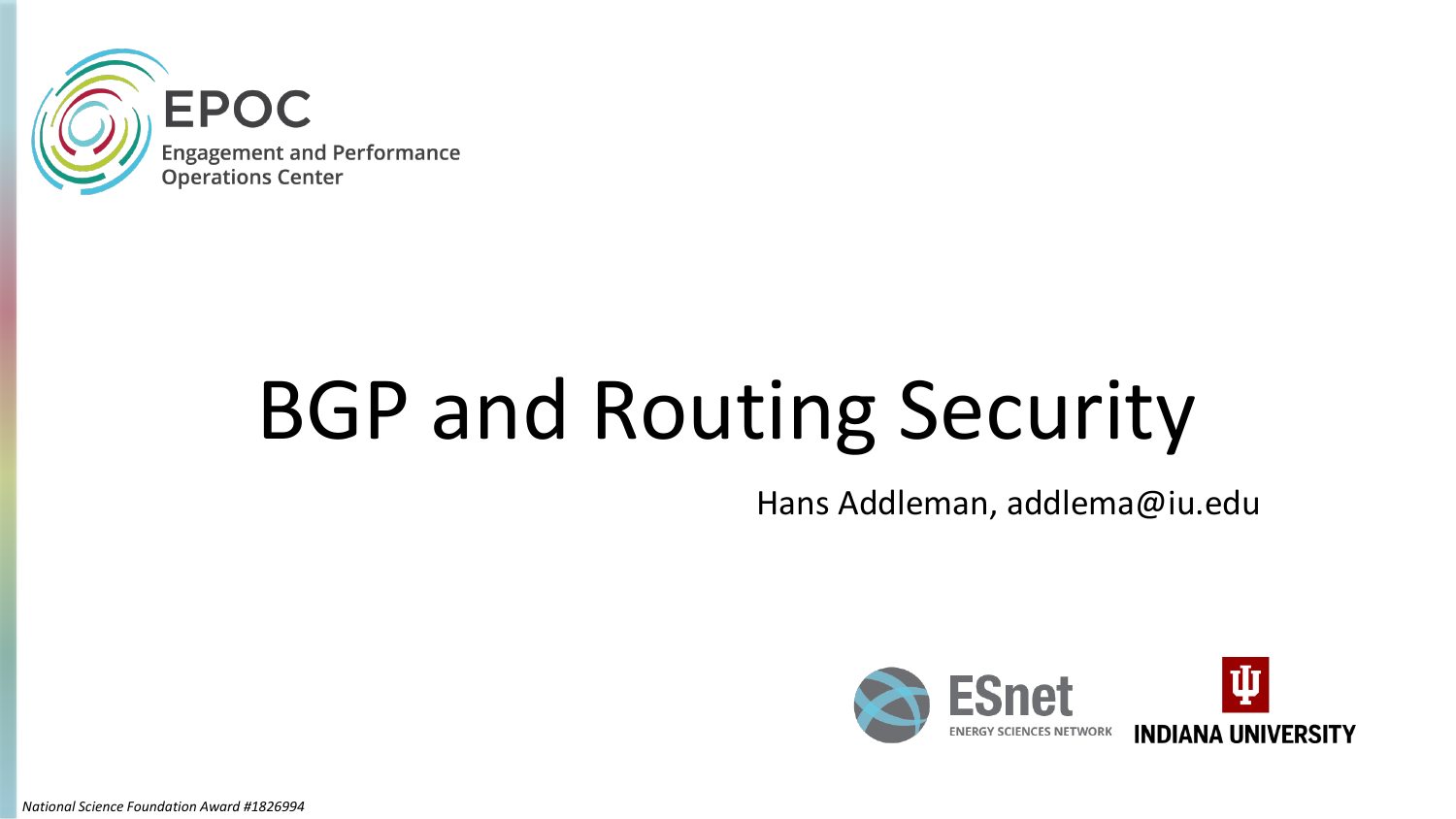#### Agenda

BGP and Routing Overview

Attacks against:

Route Hijacking, leaking, spoofing

RPKI

BGP MD5 passwords

BGPSec

MANRS

Routing Working Group

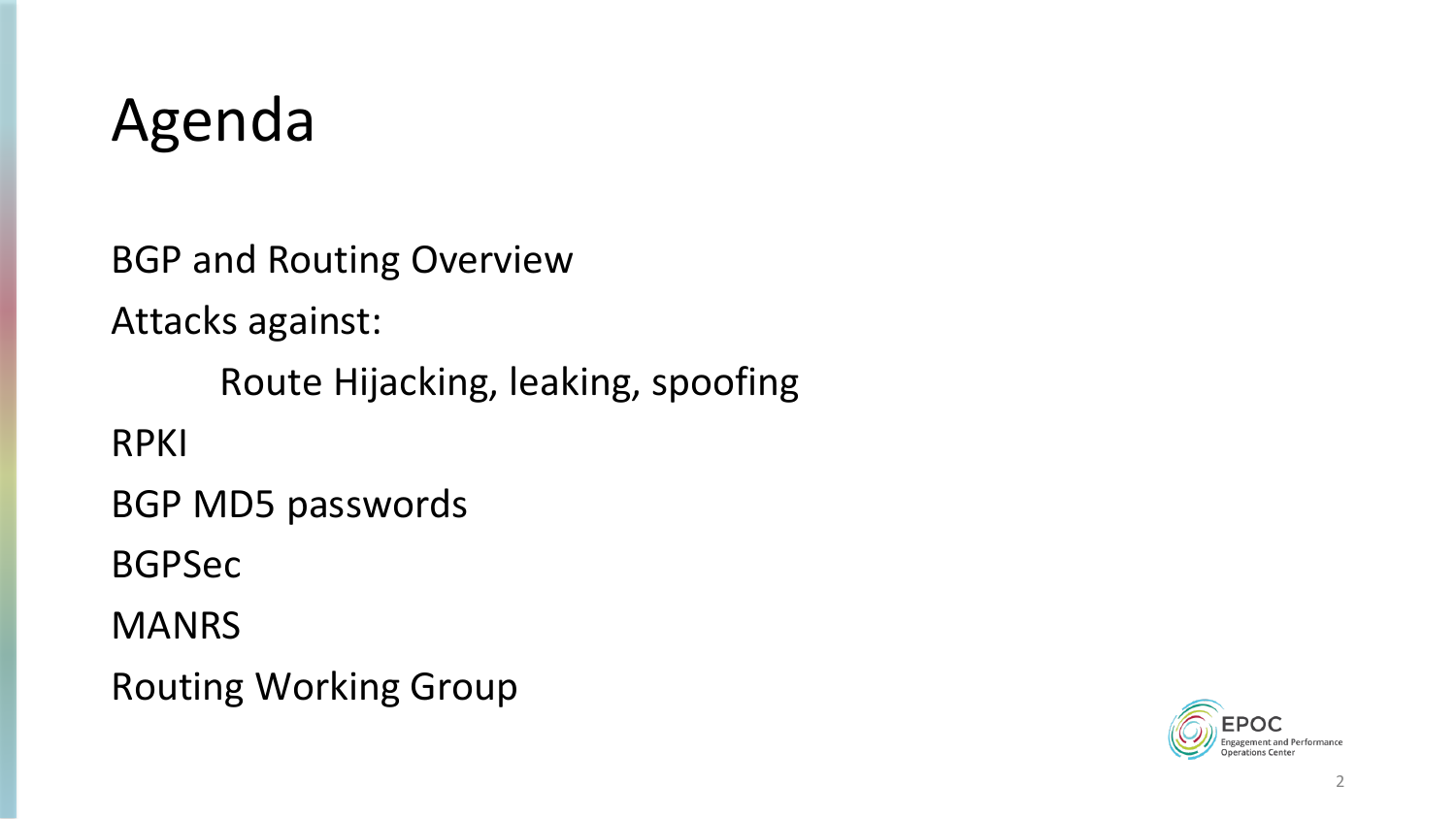#### BGP in the wild

- Over 74,000 Autonomous Systems (ASN) in March 2022.
- Over 1,000,000 IPv4 routes advertised.
- Over 182,000 IPv6 routes advertised.
- Each Router running BGP builds its own routing table with best path information to a subset of the internet.

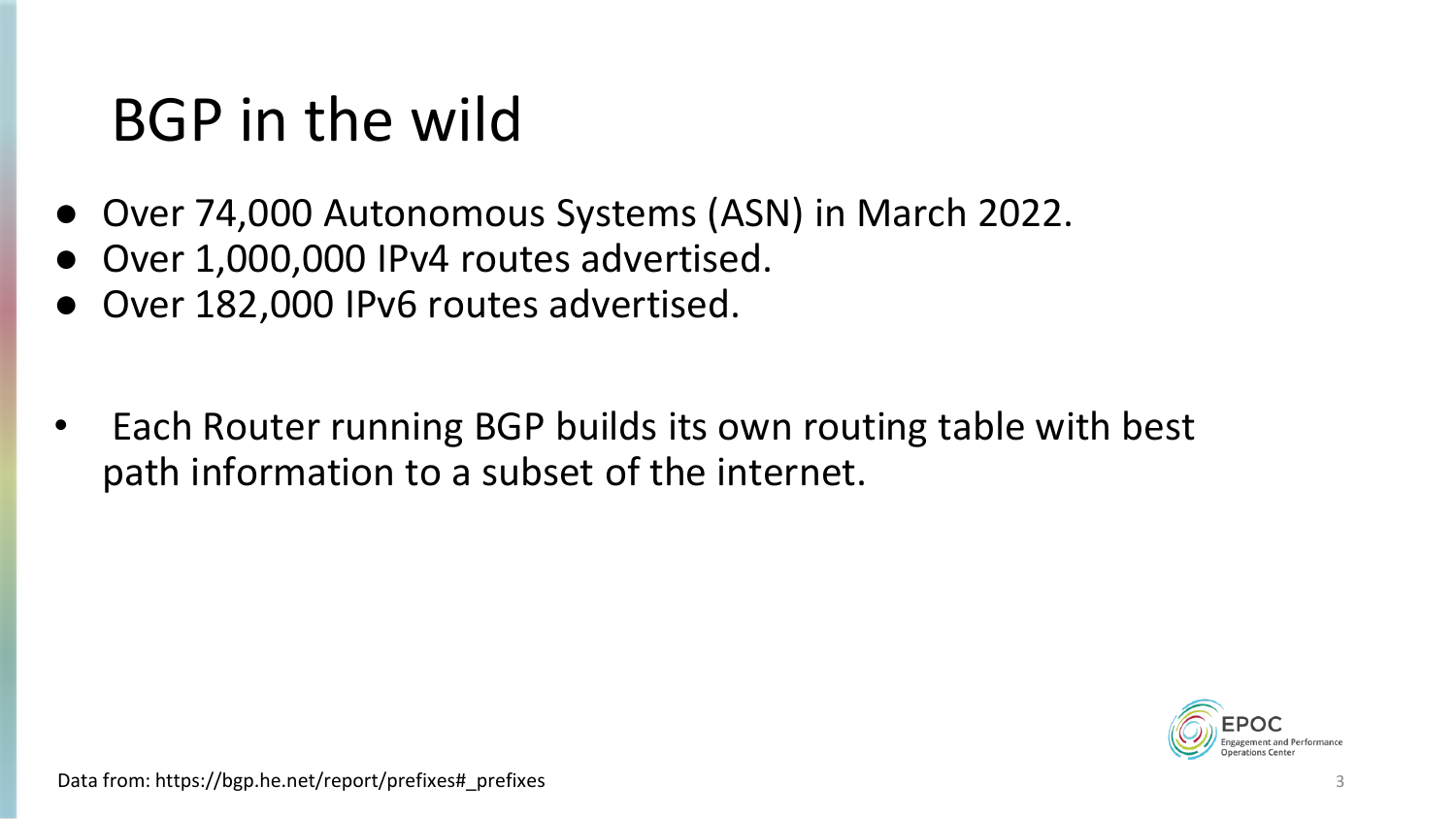#### BGP is an OLD protocol

- Has been in use since 1994
	- https://datatracker.ietf.org/doc/html/rfc1654
- Security was not a concern and not baked into the protocol
- Believes (without help) all advertisements from peers with no checks.
- It also by default can re-advertise to other peers what it learns.

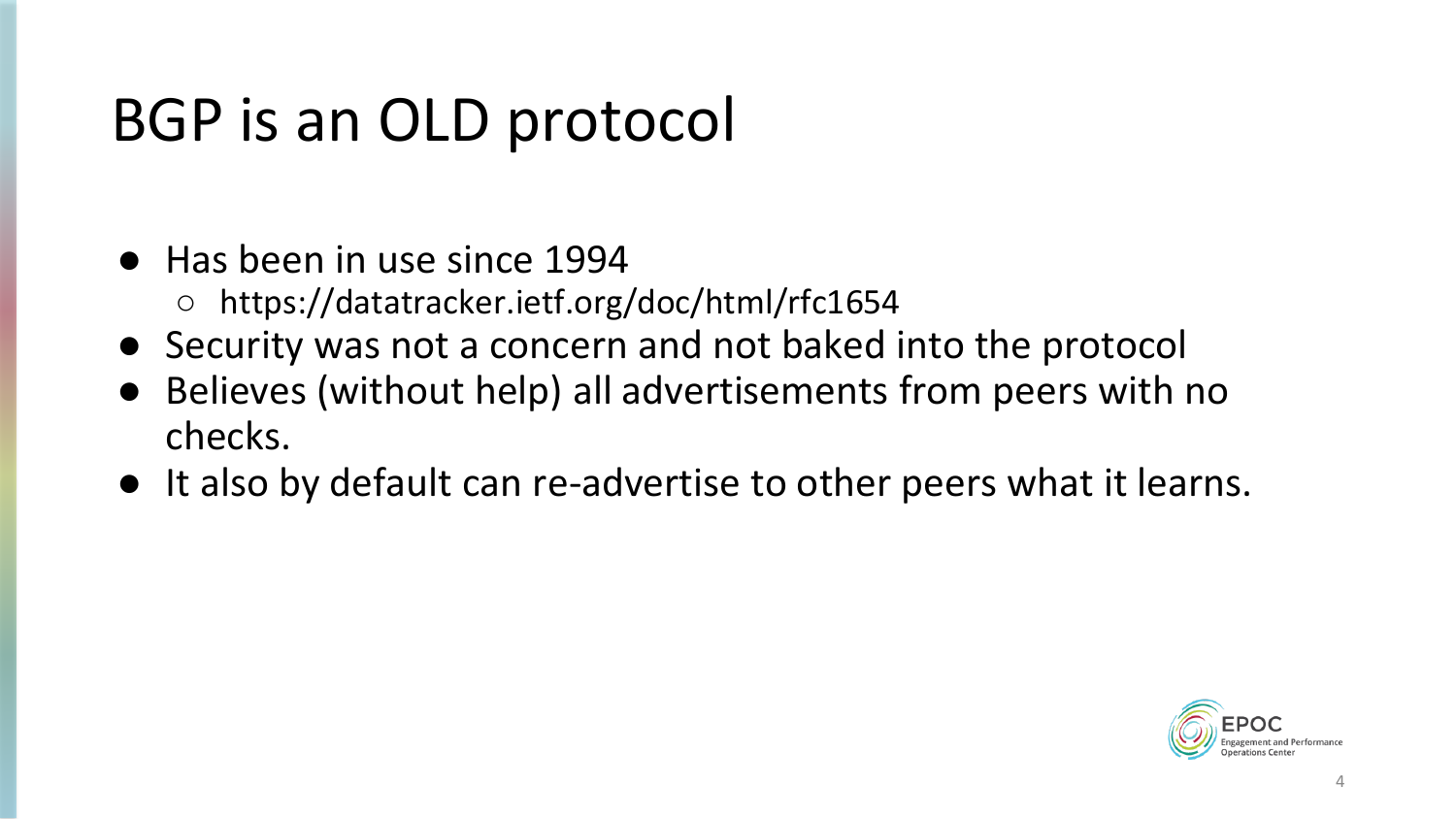## Hijacking, Leaking, and spoofing…

- MANRS reports over 10,000 routing outages or attacks in 2018\*
- 40% of all incidents believed to be attacks.
- Incidents can quickly scale to global problems.

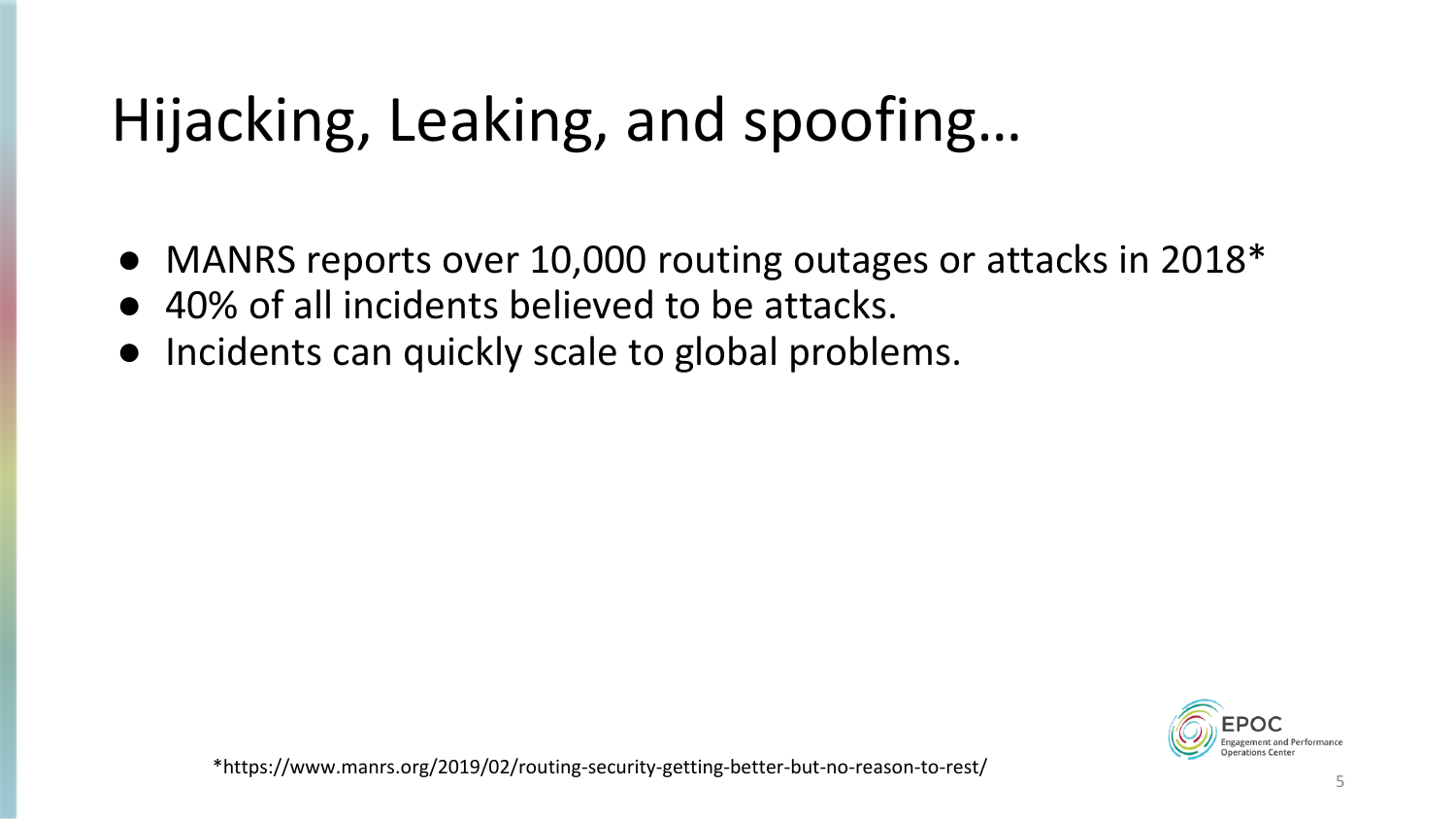## Route / Prefix Hijacking

- When a network advertises/originates a route that belongs to another network (without permission)
- Not always malicious can easily be caused by misconfiguration

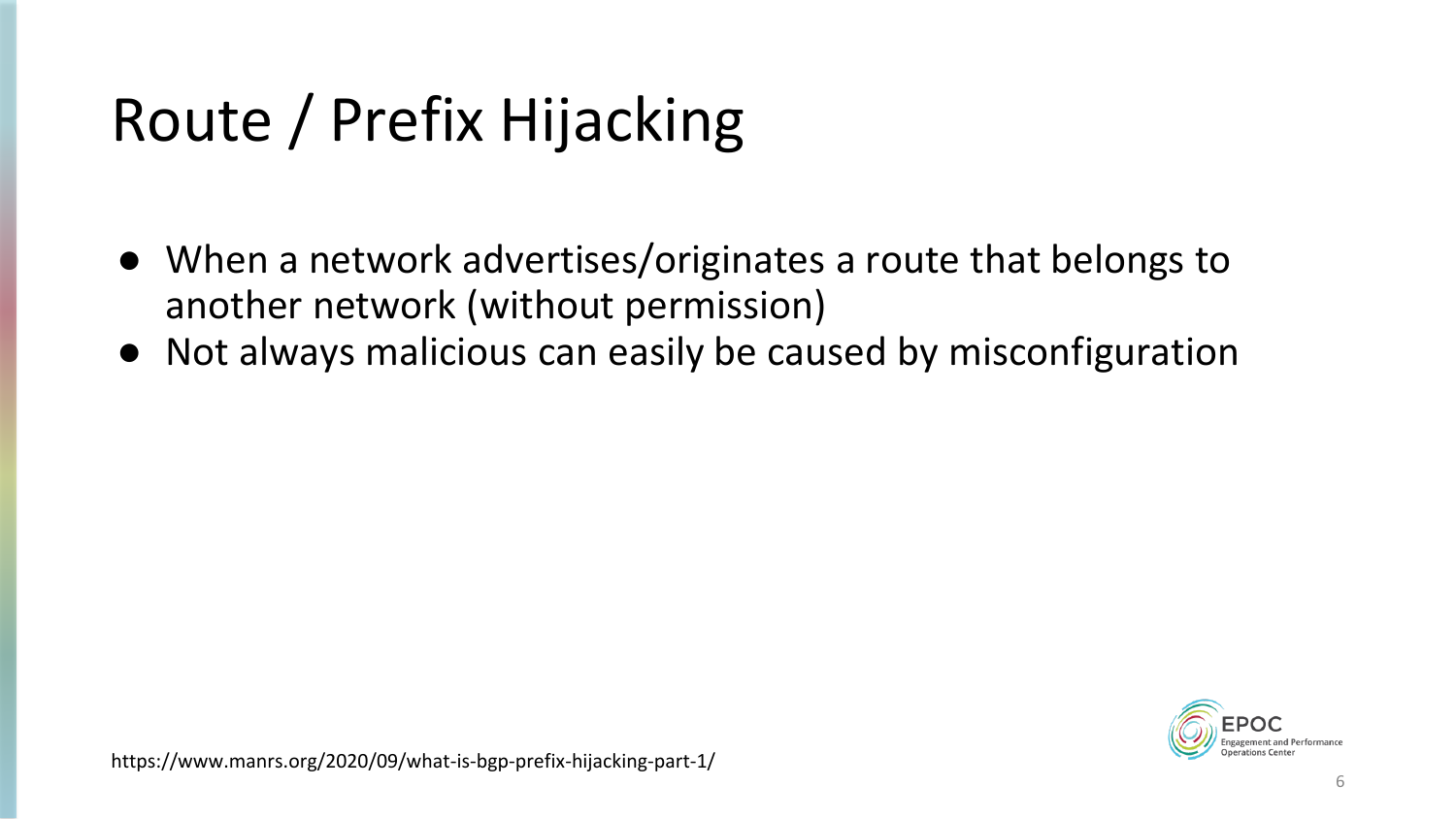#### Route / Prefix Hijacking - How it works 1

● AS Path length





https://www.manrs.org/2020/09/what-is-bgp-prefix-hijacking-part-1/ 7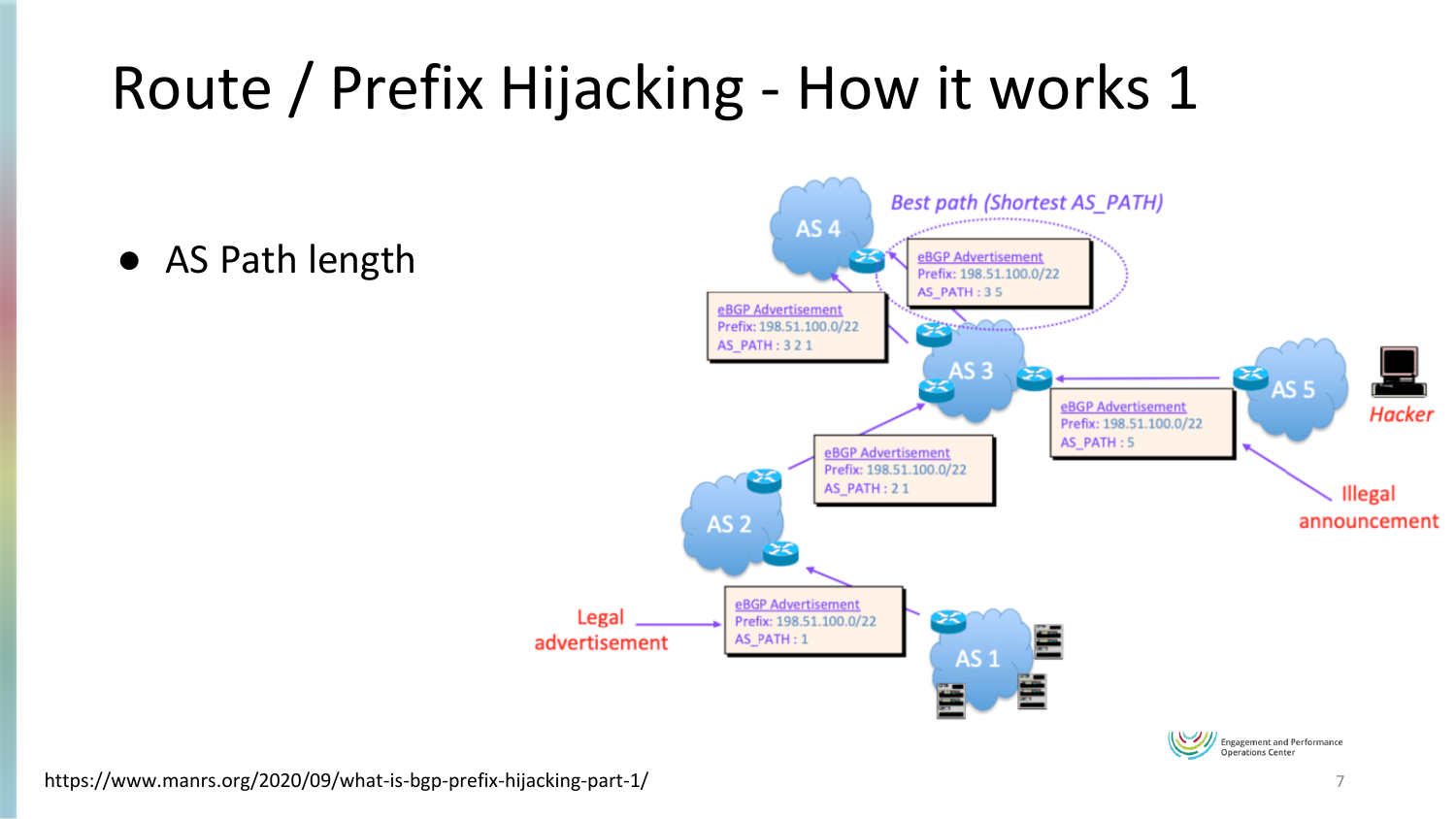#### Route / Prefix Hijacking - How it works 2





https://www.manrs.org/2020/09/what-is-bgp-prefix-hijacking-part-1/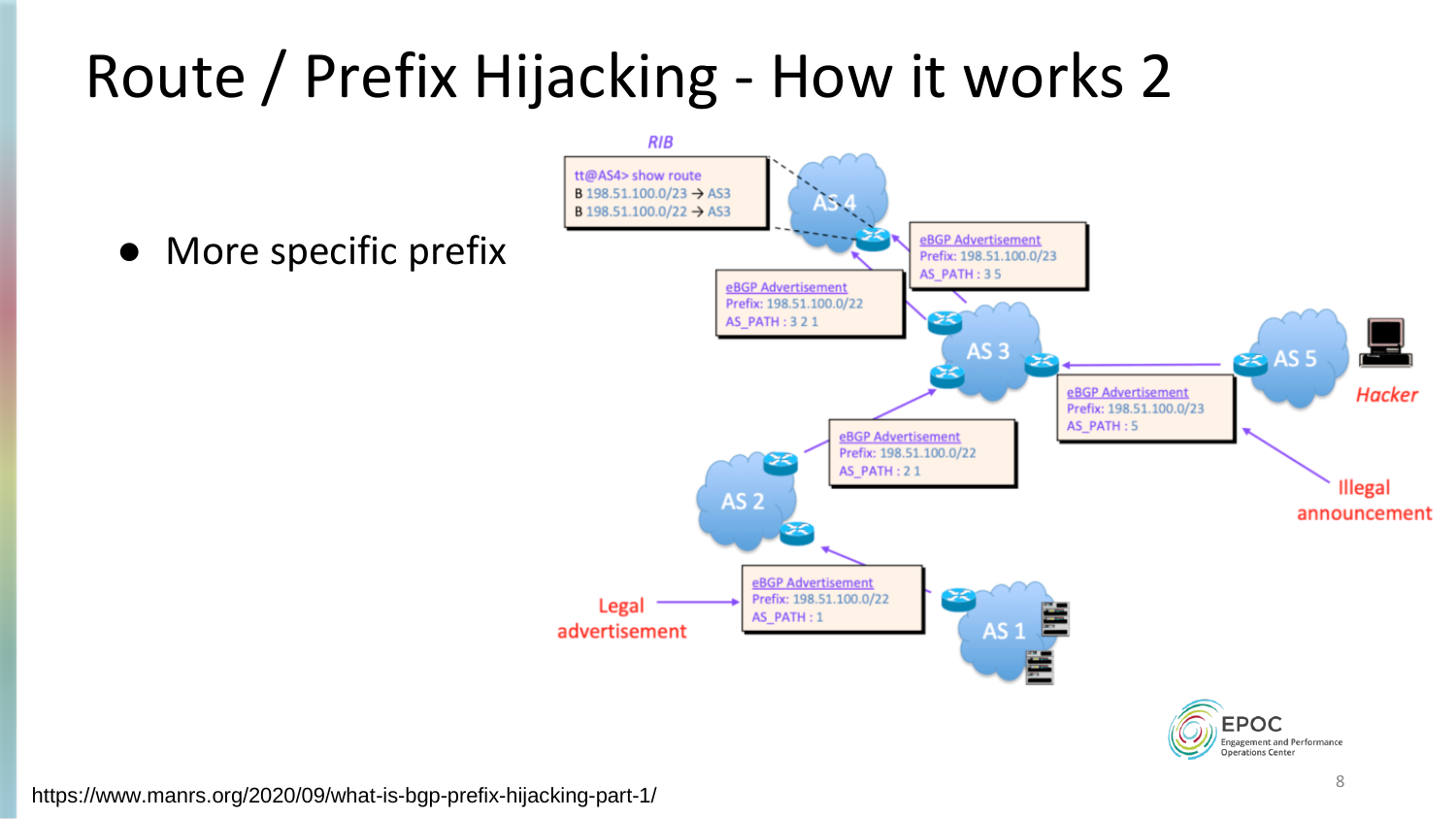#### Example: Youtube and Pakistan Telecom

- Before, during and after Sunday, 24 February 2008: AS36561 (YouTube) announces 208.65.152.0/22.
- Sunday, 24 February 2008, 18:47 (UTC): AS17557 (Pakistan Telecom) starts announcing 208.65.153.0/24. AS3491 (PCCW Global) propagates the announcement. Routers around the world receive the announcement, and YouTube traffic is redirected to Pakistan.
- Sunday, 24 February 2008, 20:07 (UTC): YouTube changes to announcing two /24s. Some traffic starts going back to YouTube.

https://www.ripe.net/publications/news/industry-developments/youtube-hijacking-aripe-ncc-ris-case-study



https://www.cnet.com/culture/how-pakistan-knocked-youtube-offline-and-how-tomake-sure-it-never-happens-again/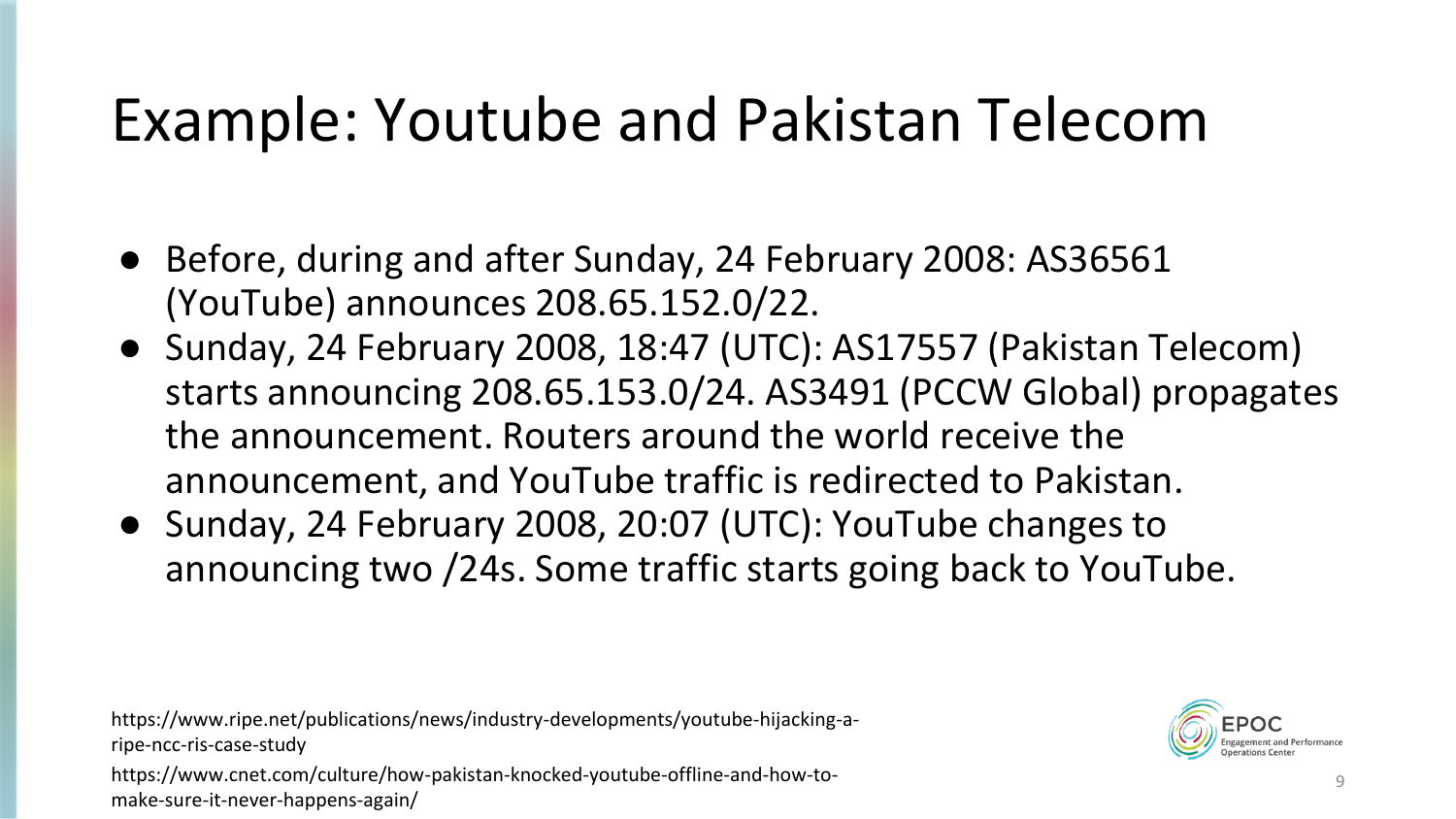#### Example: Youtube and Pakistan Telecom 2

- Sunday, 24 February 2008, 20:18 (UTC): AS36561 (YouTube) starts announcing 208.65.153.128/25 and 208.65.153.0/25. Because of the longest prefix match rule, every router that receives these announcements will send the traffic to YouTube.
- Sunday, 24 February 2008, 20:51 (UTC): All prefix announcements originated by AS17557 (Pakistan Telecom) via AS3491 (PCCW Global), are prepended by another 17557. The longer AS path means that more routers prefer the announcement originated by YouTube.
- Sunday, 24 February 2008, 21:01 (UTC): AS3491 (PCCW Global) withdraws all prefixes originated by AS17557 (Pakistan Telecom), thus stopping the hijack of 208.65.153.0/24.

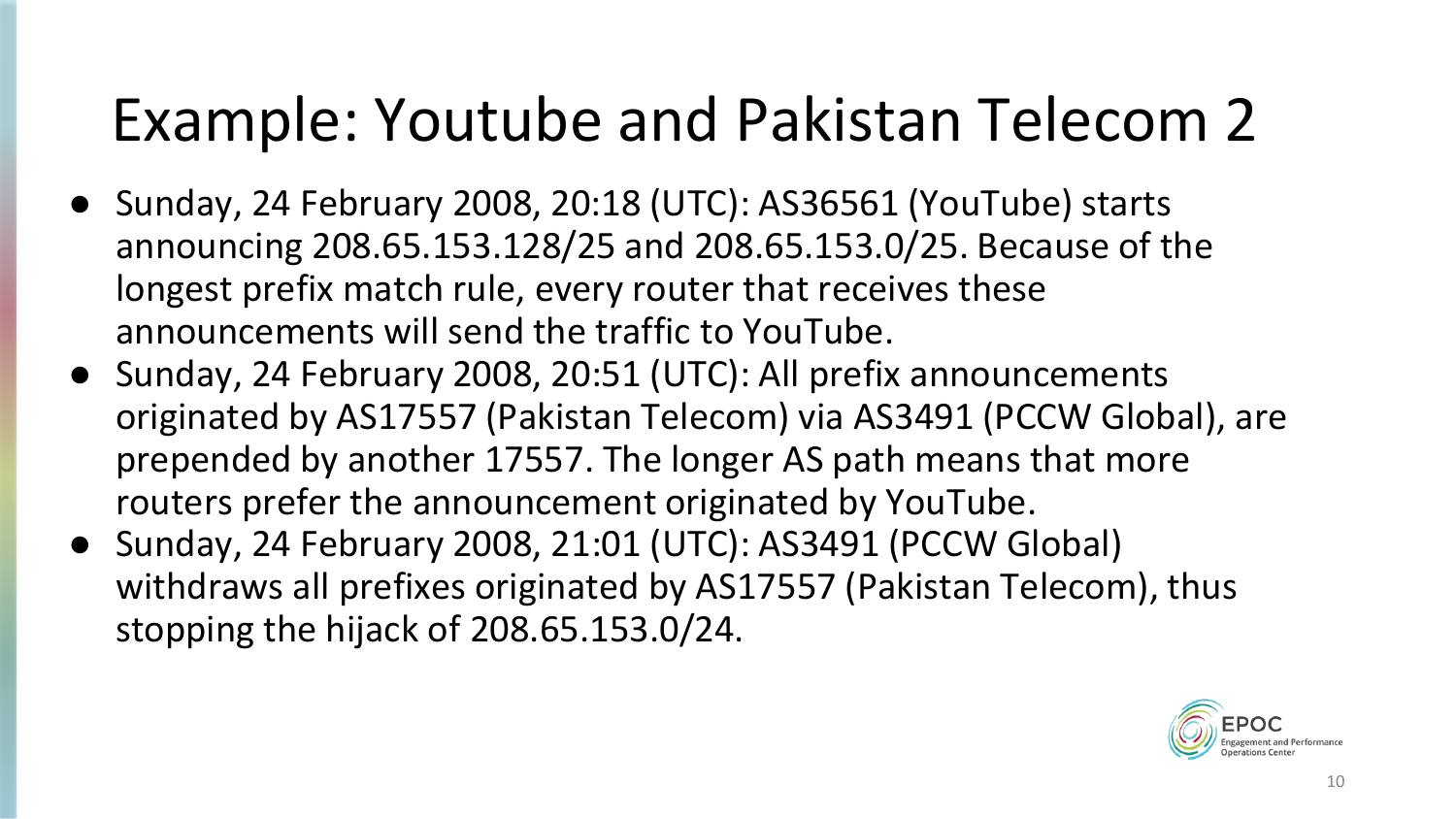#### Other Hijacking examples

- 2018: Amazon DNS routes hijacked and redirected to malicious DNS server: https://www.internetsociety.org/blog/2018/04/amazonsroute-53-bgp-hijack/
- 2020: Rostelecom hijacks internet traffic for Google, AWS, Cloudflare, and others: https://www.zdnet.com/article/russiantelco-hijacks-internet-traffic-for-google-aws-cloudflare-and-others/

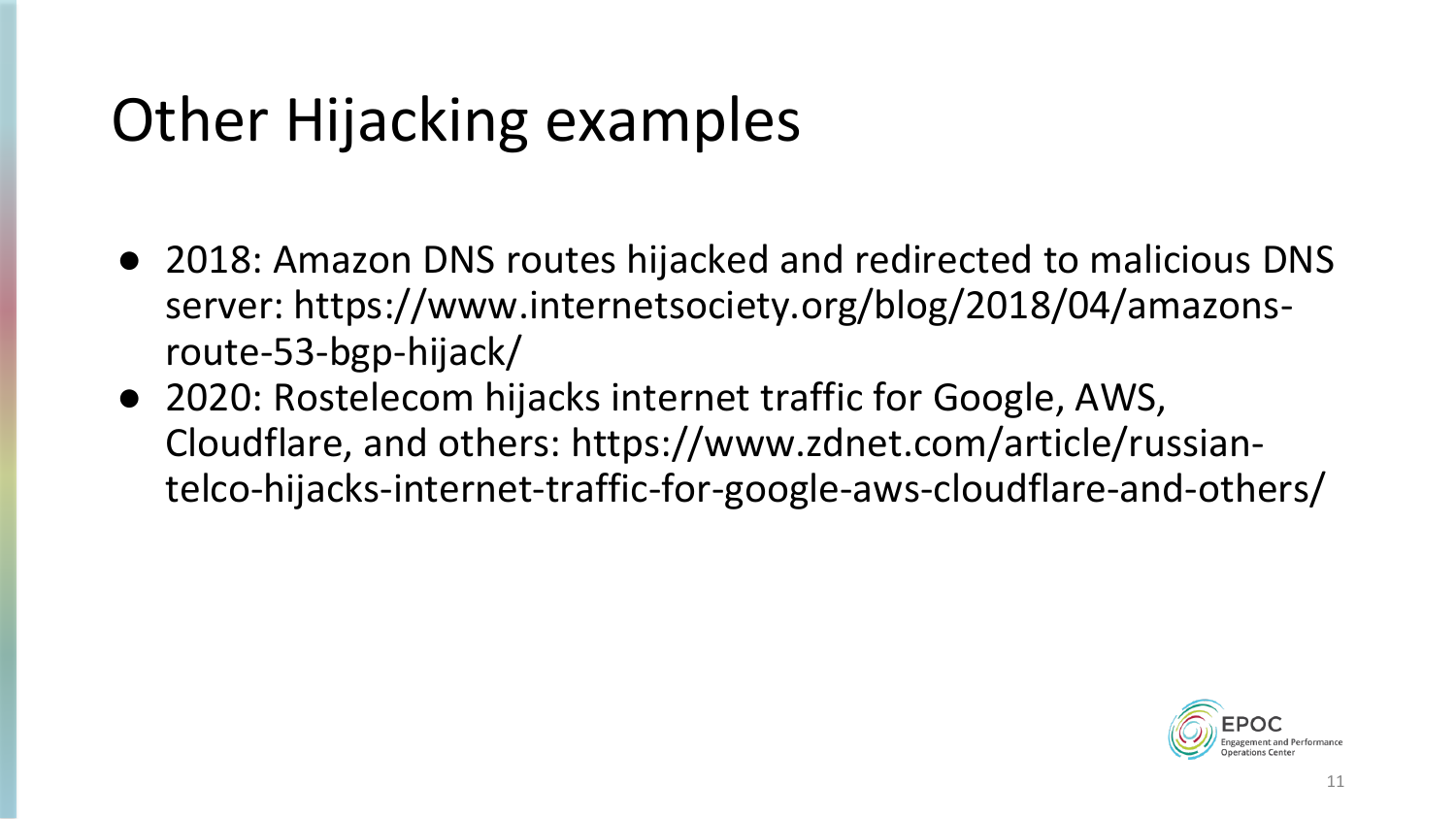#### Resource Public Key Infrastructure (RPKI) to the rescue

- Regional Internet Registries (RIR's) certifies owners of AS numbers and IP addresses.
- They also certify route announcements
	- Route Origin Authorization (ROAs) show that you are authorized to advertise the IP addresses
- Allows you to verify addresses advertised to your router are authorized to be advertised by that entity
- Router can set the route as Valid, Invalid, or unknown
- Create route policy depending on those results
- Allows reject on wrong AS, wrong prefix, or too specific advertisement

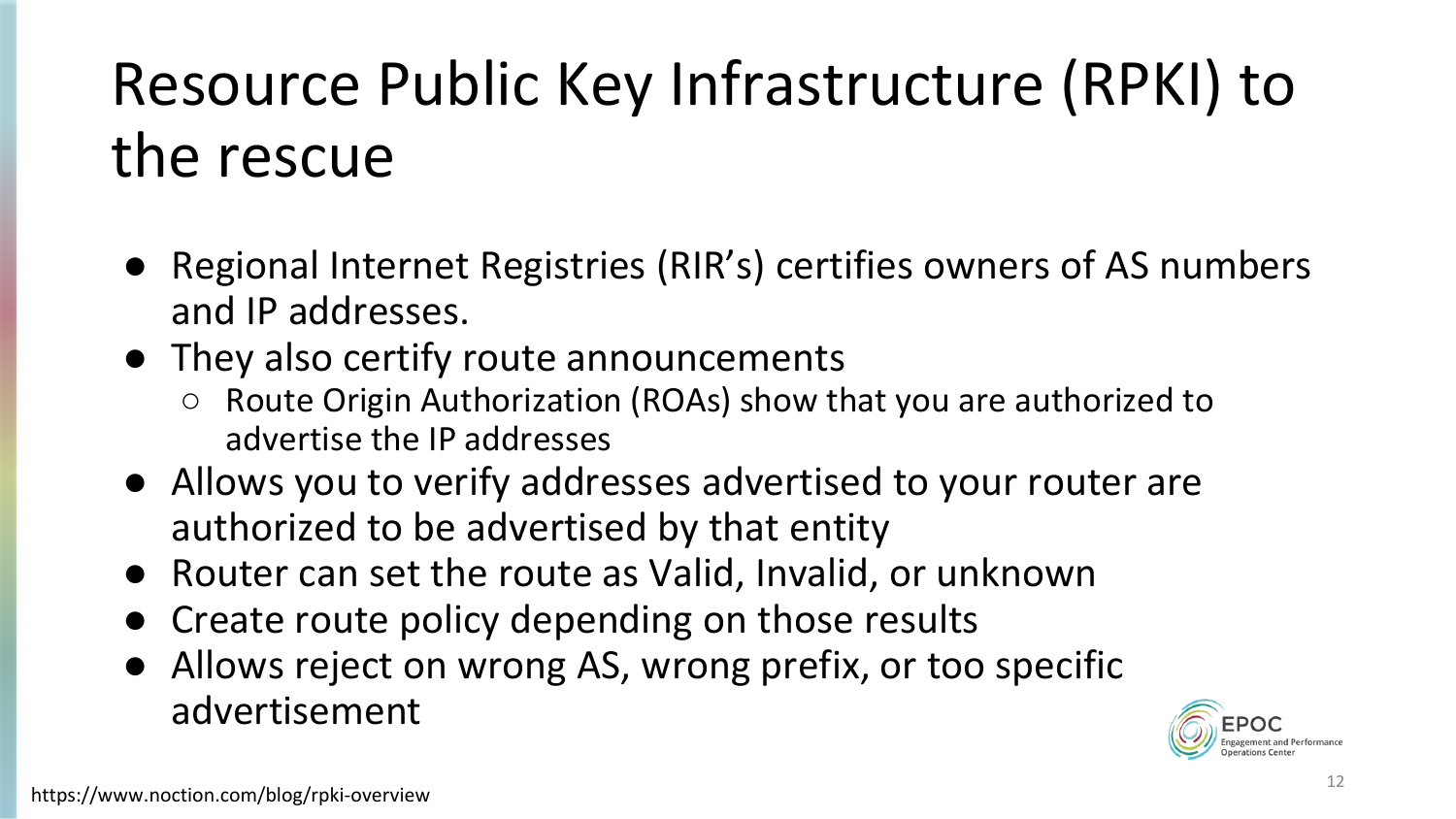#### Route Leak

- RFC7908 "A route leak is the propagation of routing announcement(s) beyond their intended scope."
- A multihomed stub network announces routes from one upstream providers routes to one or more of its other upstream providers
- Stub network becomes an inadvertent transit provider.
- Only announce AS's and prefixes that you originate.

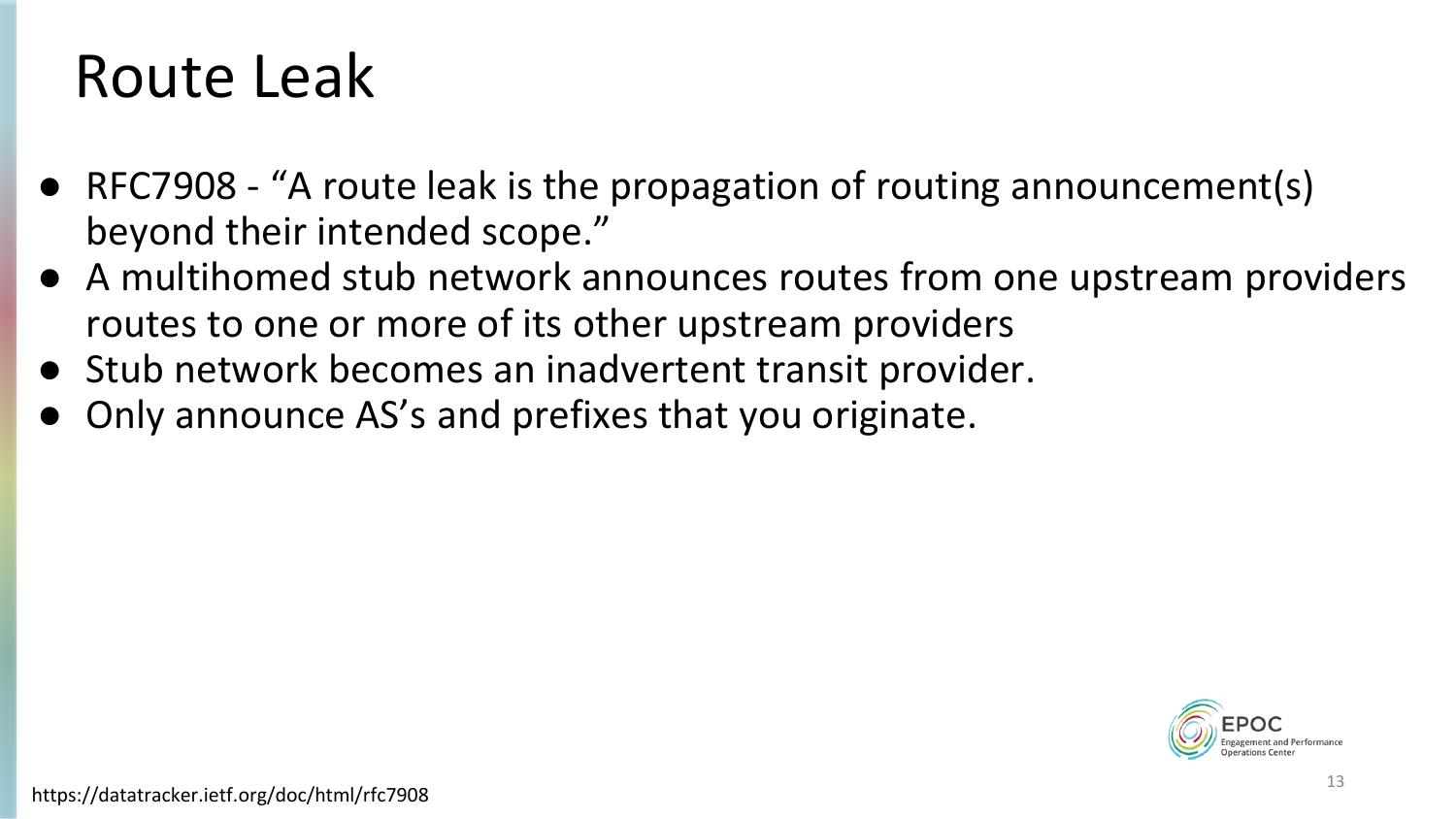#### Simple Campus/Institution Route Leak Example

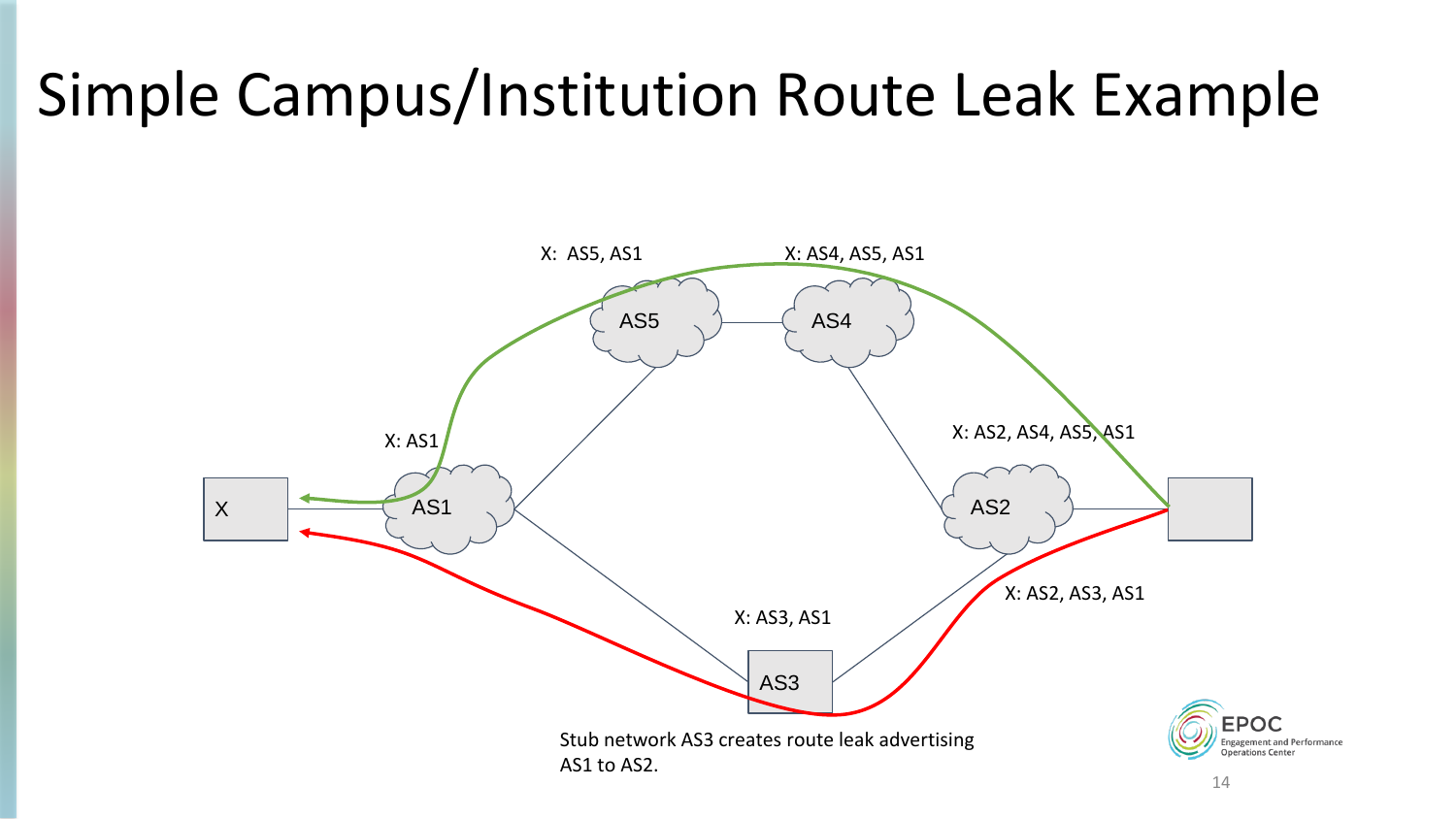#### Route Leak Example

- 2017: Rostelecom Route Leak Targets E-Commerce Services: [https://www.thousandeyes.com/blog/rostelecom-route-leak](https://www.thousandeyes.com/blog/rostelecom-route-leak-targets-ecommerce-services)targets-ecommerce-services
	- Confirmation that traffic destined for those E-Commerce sites went through the leakers network (possible inspection?)

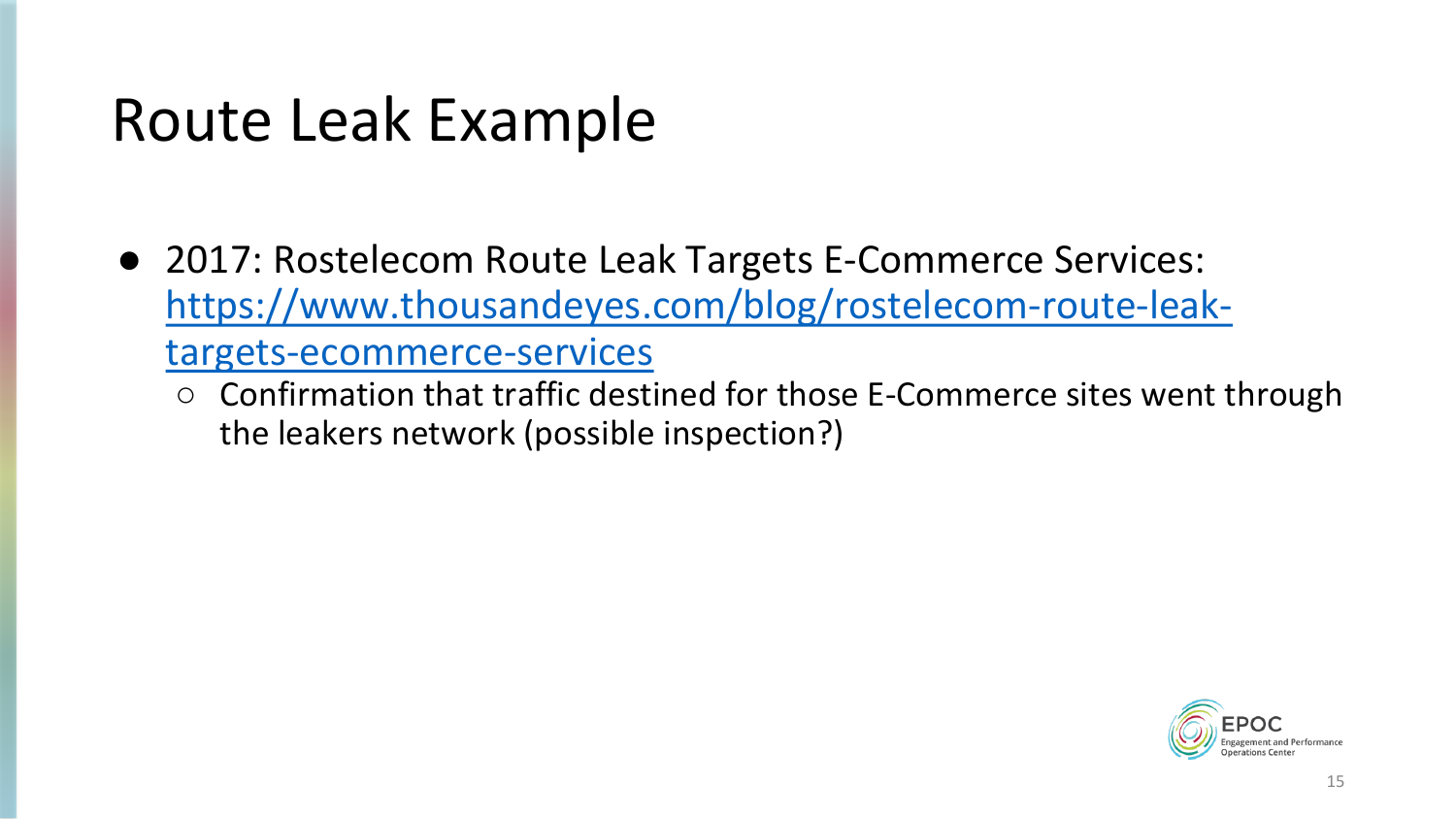#### Route Policy to fix Leaks - Overview

- **BGP Operations and Security RFC:** <https://datatracker.ietf.org/doc/html/rfc7454> ○ Includes lots of great best practices for AS and prefix filtering
- Good Primer: https://www.noction.com/wp-content/uploads/2019/08/BGP-Filtering-Best-Practices.pdf

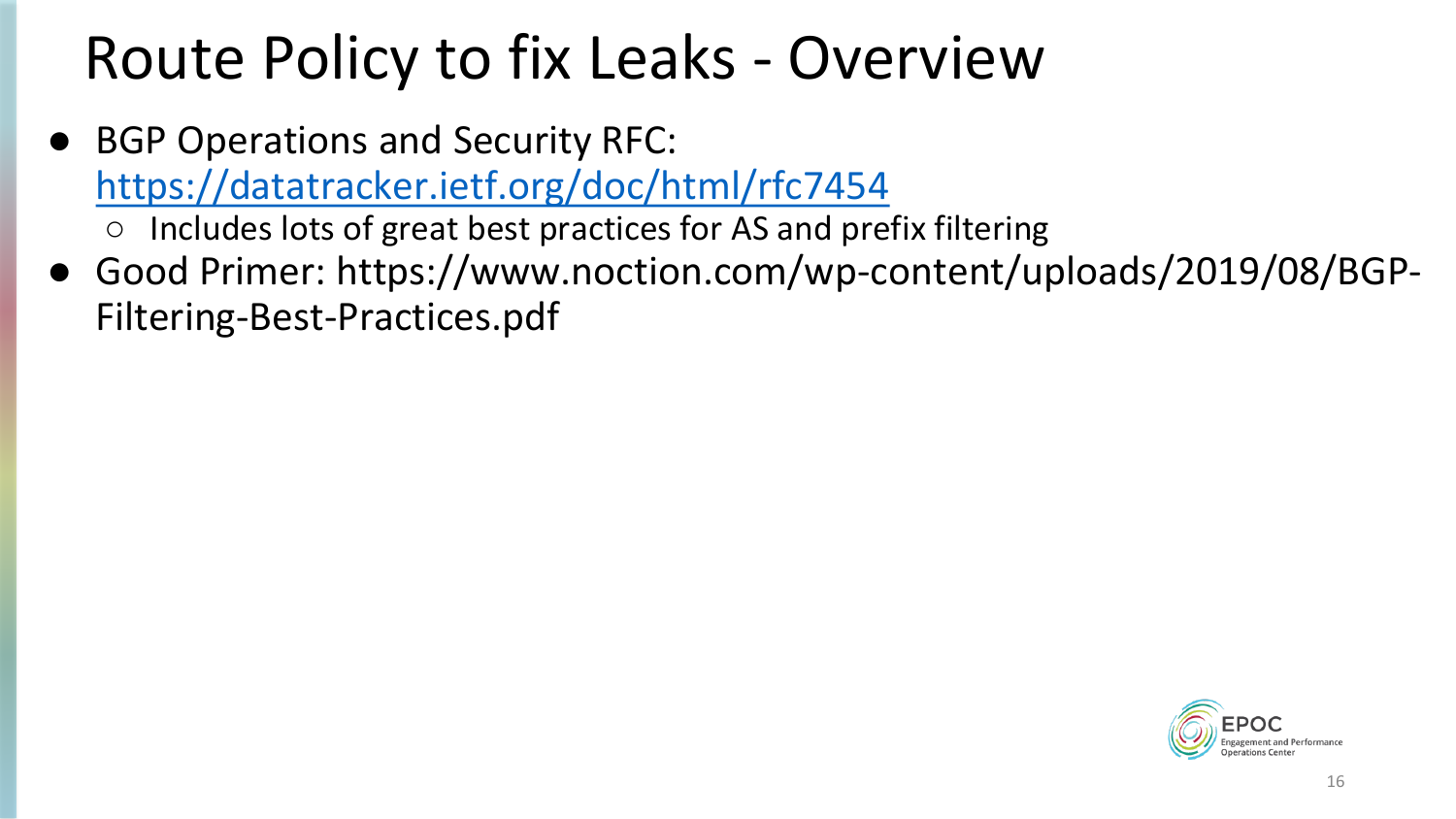#### Route Policy to fix Leaks - Inbound

- Loose Inbound Filtering Highlights include:
	- Don't accept your own prefixes from a peer.
	- Filter Bogons (Addresses not assigned)
		- IPv4 not so much anymore but IPv6 YES
- Be careful of more specific prefixes
	- $\circ$  IPv4: more specific than a /24
	- IPv6: more specific than a /48
- Strict Filtering: use scripts or tool to validate incoming prefixes against route registries.
	- <https://www.irr.net/>

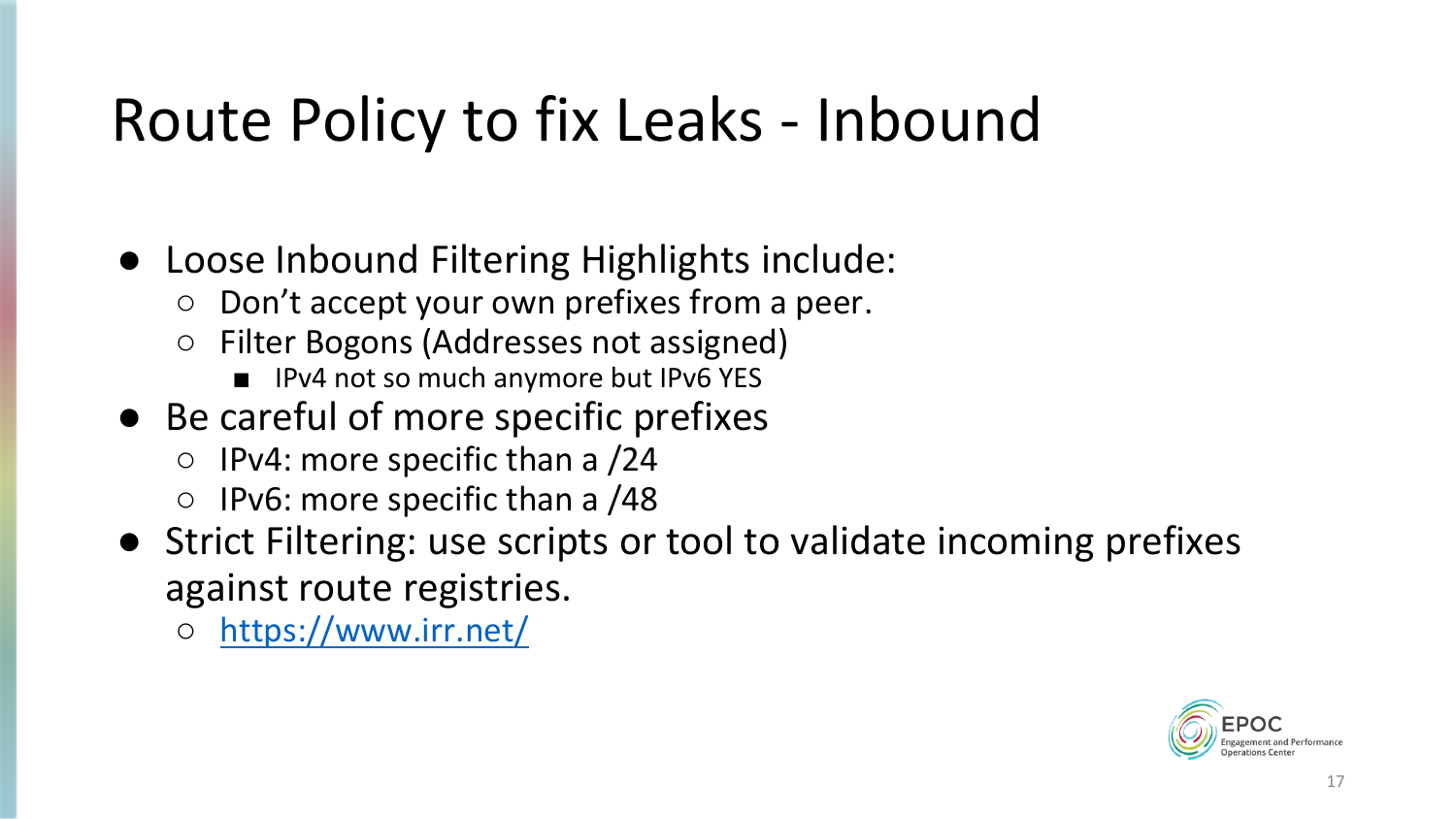#### Route Policy to fix Leaks - Outbound

- If you are a multihomed only advertise what you originate.
- Don't advertise private space (RFC1918)
- Prefixes used on your internal networks
- Default route

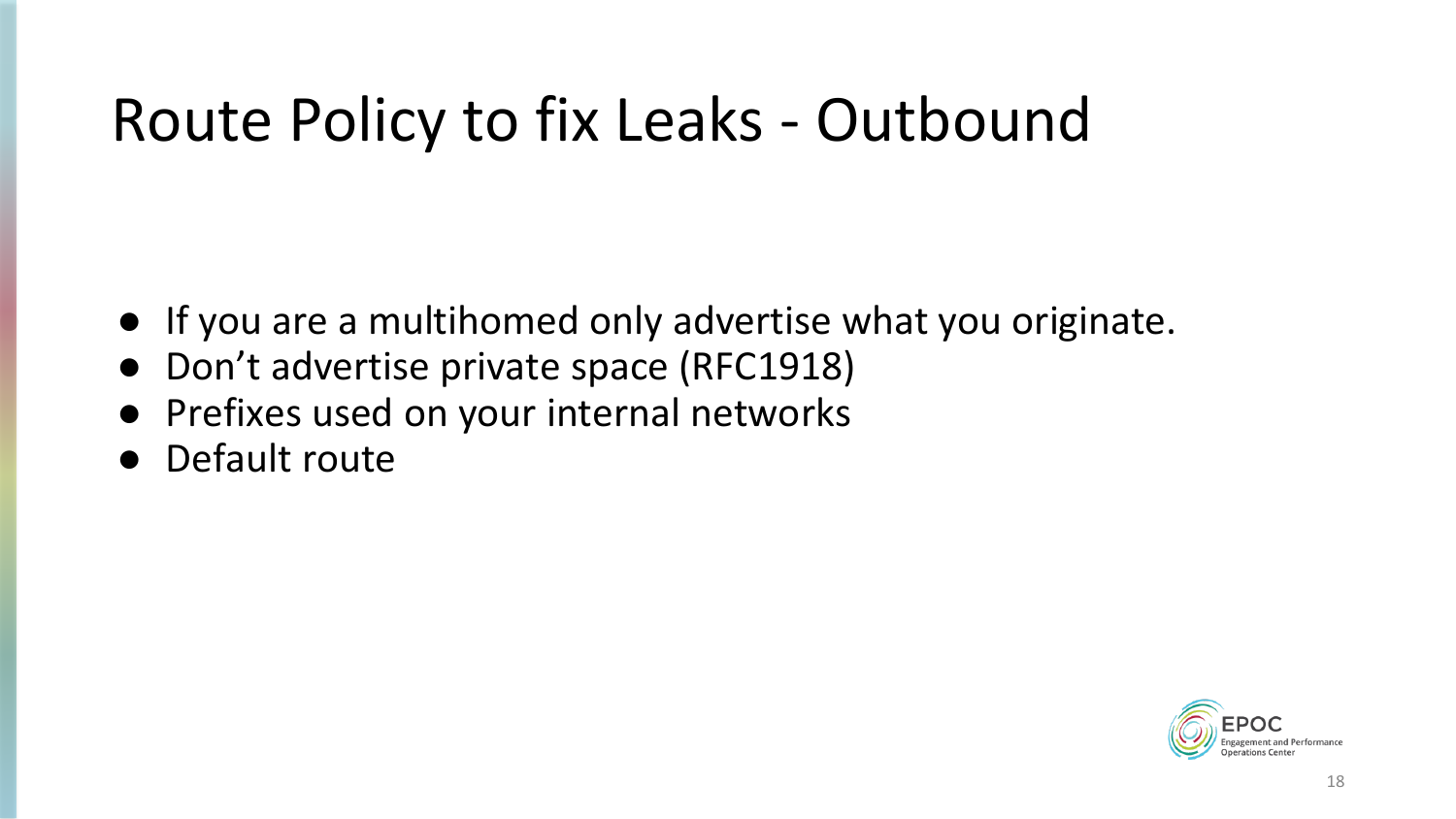#### IP Spoofing

- Attacker creates and send IP packets with false source address
- Commonly used in Distributed Denial of Service (DDOS) attacks DNS, memcached, NTP, UDP - lots of vulnerabilities
- November 2021: Microsoft detects and mitigates a 3.47Tbps (340 million packets per second) 15 minute long DDOS attack using UDP reflection.

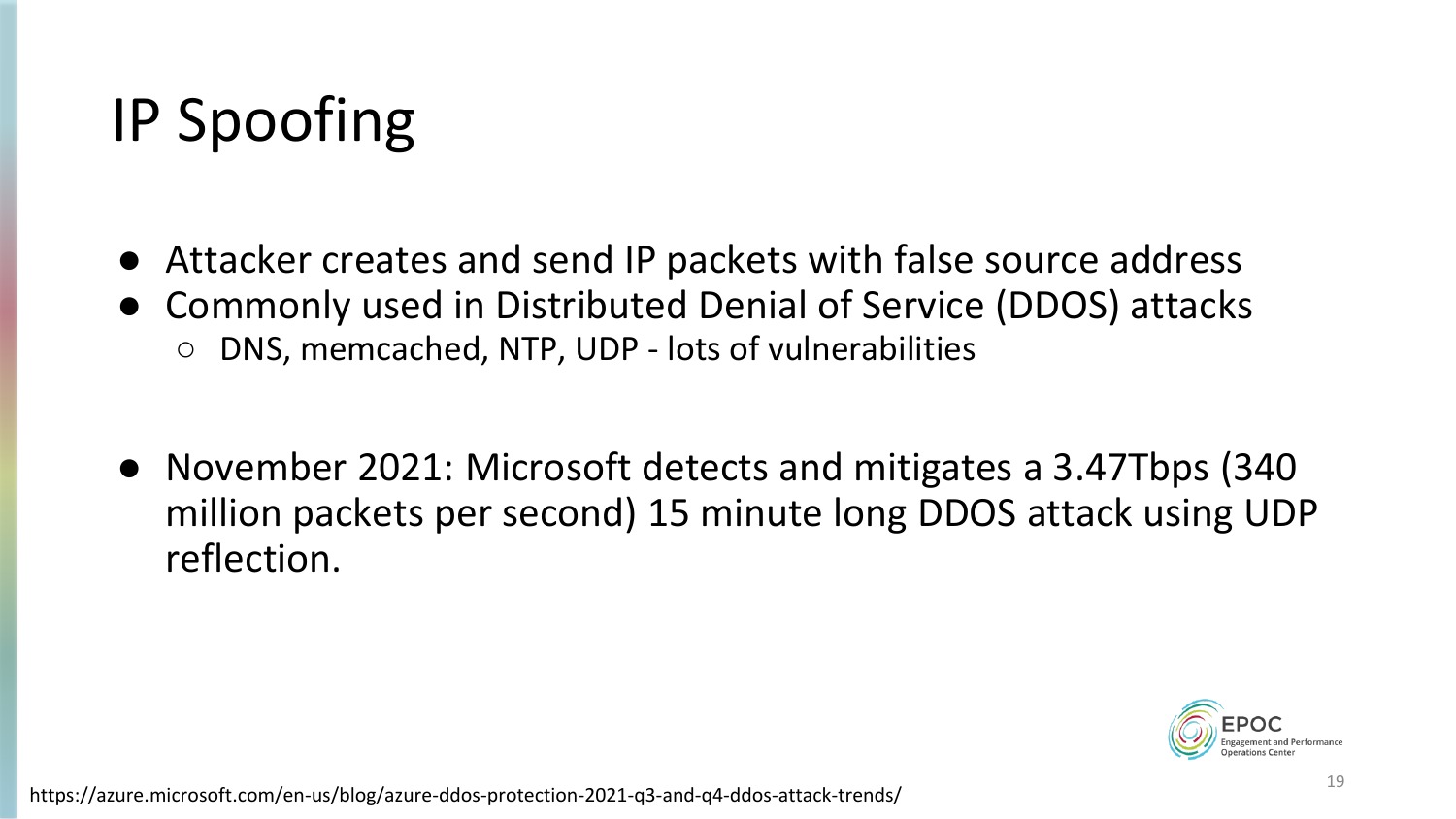#### Source Address Validation and IP Spoofing

- Unicast Reverse Path Forwarding (uRPF)
	- Router checks it's forwarding information table (FIB) for source address in each packet.
		- Strict: Source Address must be reachable via incoming interface (strict) or in the FIB (loose) or packet is dropped.
- Can be done with ACL's as well but can require a lot of manual configuration.
- Best Current Practices (BCP) 38
	- [http://www.bcp38.info/index.php/Main\\_Page](http://www.bcp38.info/index.php/Main_Page)
	- https://datatracker.ietf.org/doc/html/rfc2827



https://learn.nsrc.org/bgp/urpf

<sup>20</sup> https://blog.apnic.net/2022/02/07/source-address-validation-use-cases-and-gap-analysis/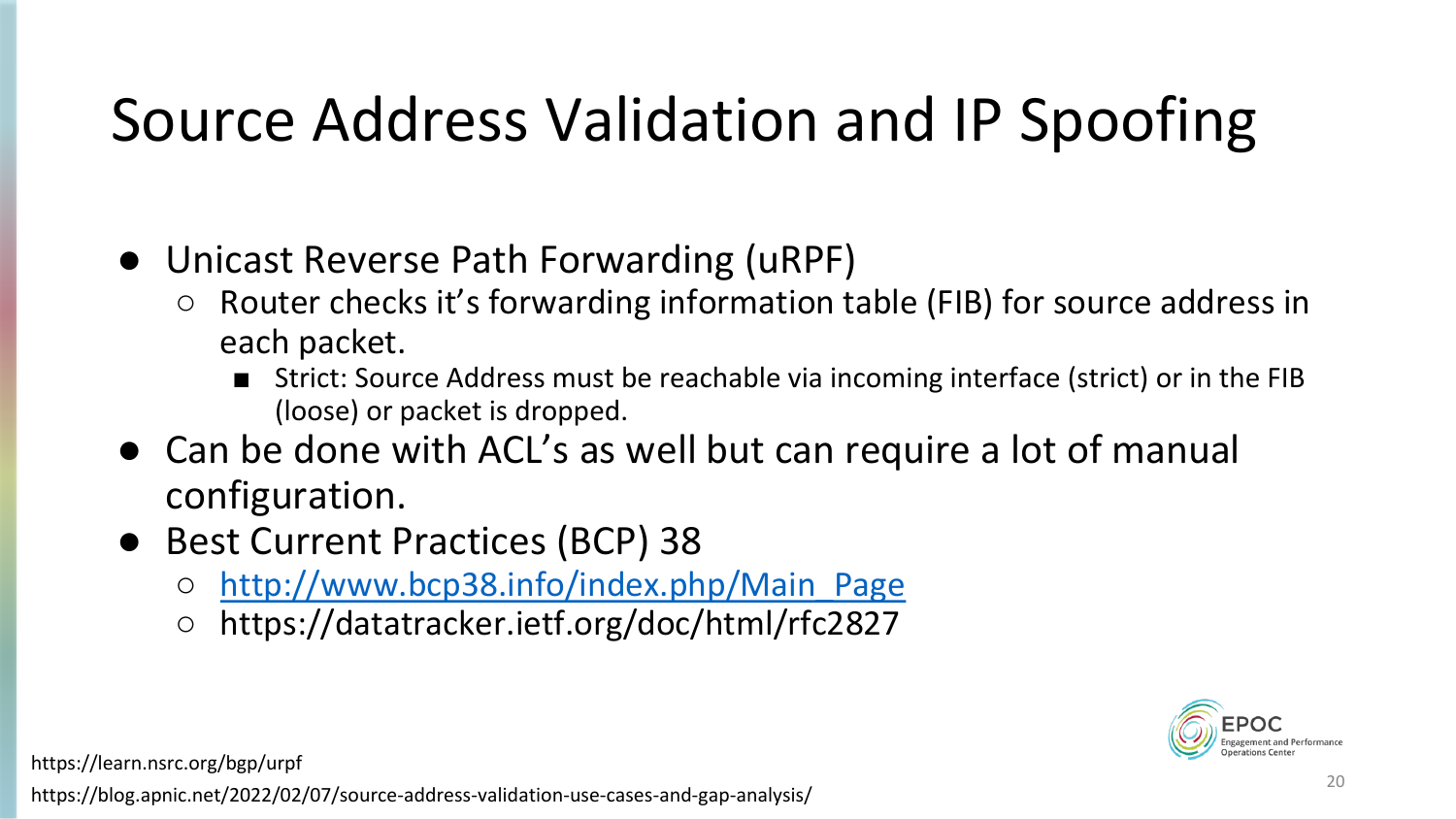#### BGPSec

- RPKI doesn't validate the entire ASPATH of a prefix.
- BGPSec intended to verify the full path.
- <https://datatracker.ietf.org/doc/html/rfc8205> and more
- IETF working groups moving forward (<https://datatracker.ietf.org/wg/sidrops/about/>)
- No commercial implementations yet.
- few open source projects (https://github.com/usnistgov/NIST-BGP-SRx)

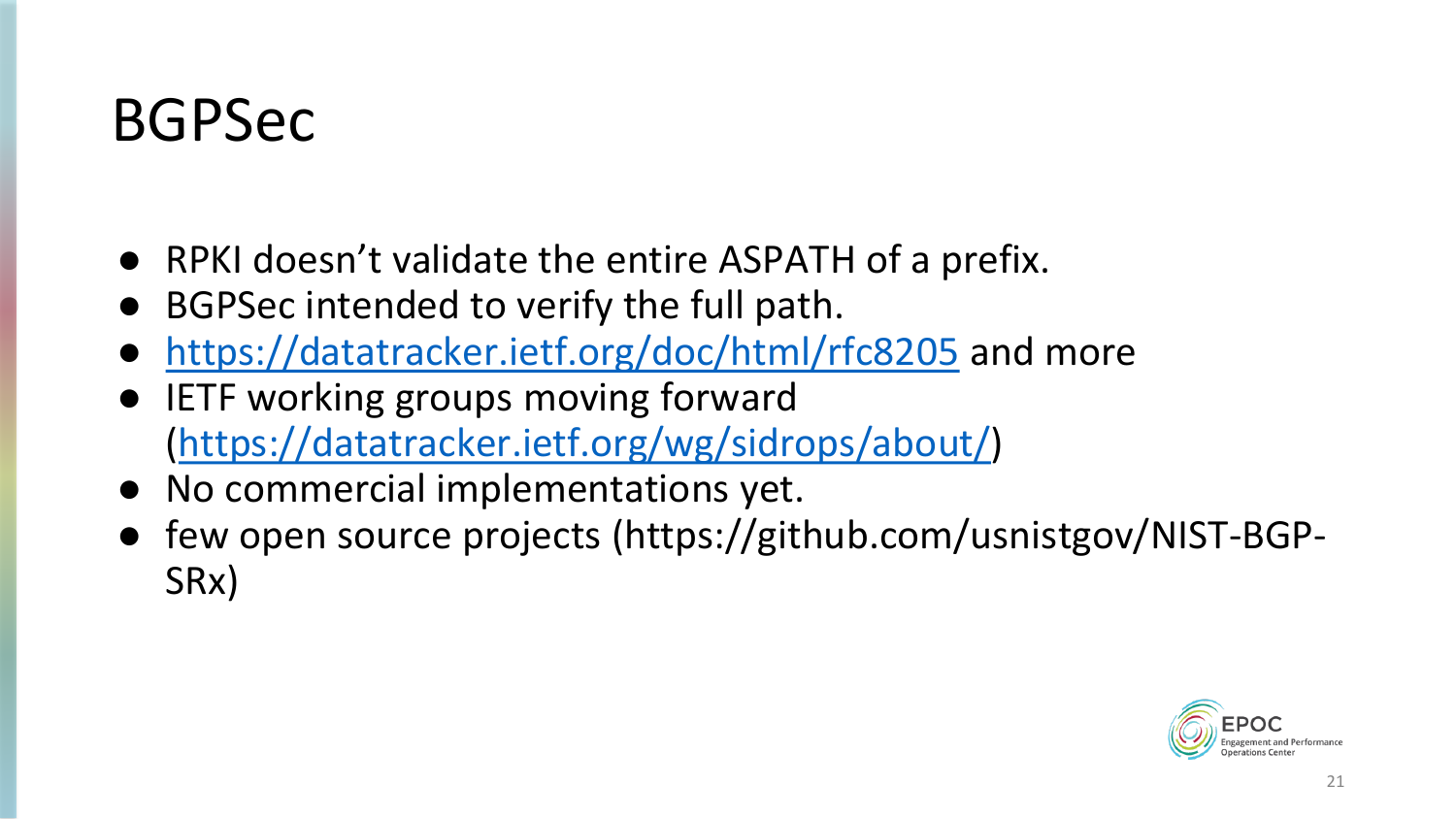#### BGP MD5 / GTSM

#### ● MD5

- Configure a password shared with your BGP peer
- Each router checks the MD5 hash. If none or no match the router drops packets
- Generalized TTL Security Mechanism (GTSM)
	- sets time to live (TTL) of BGP packets to 255
	- Receiving router checks for 255 TTL and drops if different
	- This stops attacks from coming from several hops away because each routed hop decrements the TTL
	- NOTE: This does not work for multi-hop BGP.

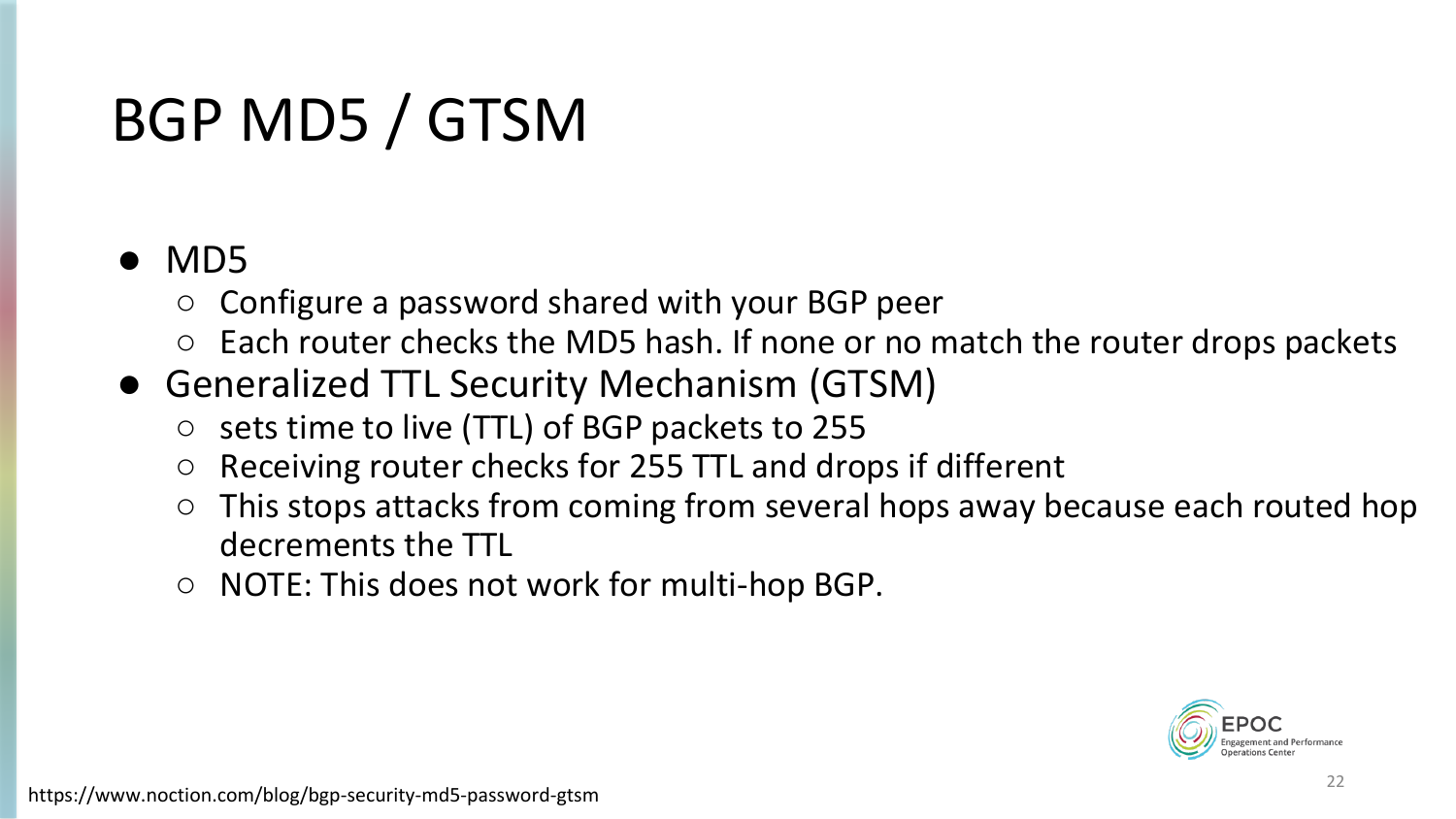## Mutually Agreed Norms for Routing Security (MANRS)

- https://www.manrs.org/
- MANRS improves the security and reliability of the global Internet routing system, based on collaboration among participants and shared responsibility for the Internet infrastructure.
- Programs, training, tutorials, best practices, and more for Network Operators, Exchange Point Operators, and Content Delivery Networks.

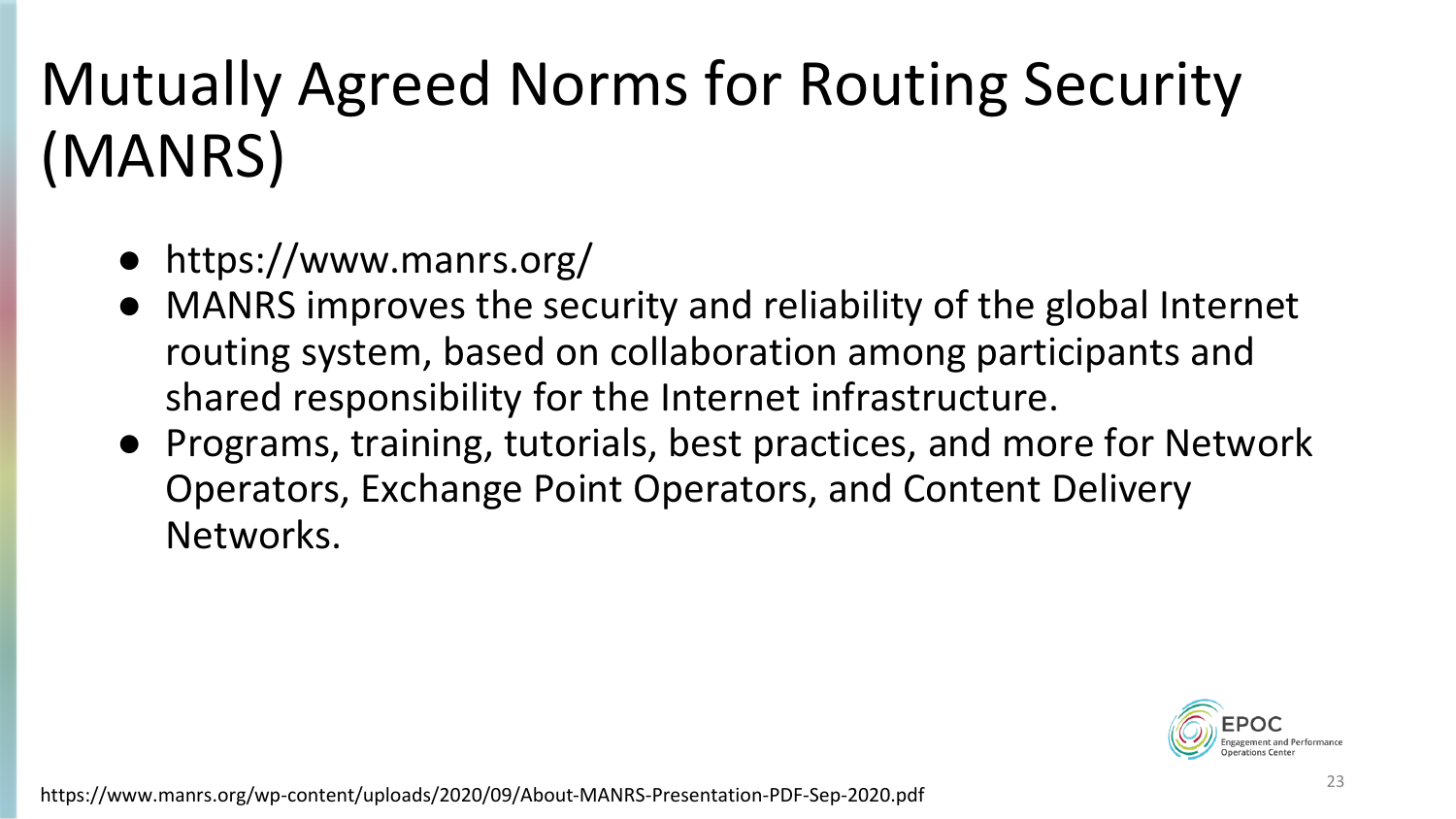#### **MANRS Actions for Network Operators**

**Filtering** Prevent propagation of incorrect routing information

Ensure the correctness of your own announcements and announcements from your customers to adjacent networks with prefix and AS-path granularity

Anti-spoofing **Prevent traffic with** spoofed source IP addresses

Enable source address validation for at least single-homed stub customer networks, their own end-users, and infrastructure

Coordination **Facilitate global** operational communication and coordination between network operators

Maintain globally accessible, up-to-date contact information in common routing databases

Global Validation Facilitate validation of

routing information on a global scale

Publish your data so others can validate



https://www.manrs.org/wp-content/uploads/2020/09/About-MANRS-Presentation-PDF-Sep-2020.pdf

#### Blue shading = Mandatory Action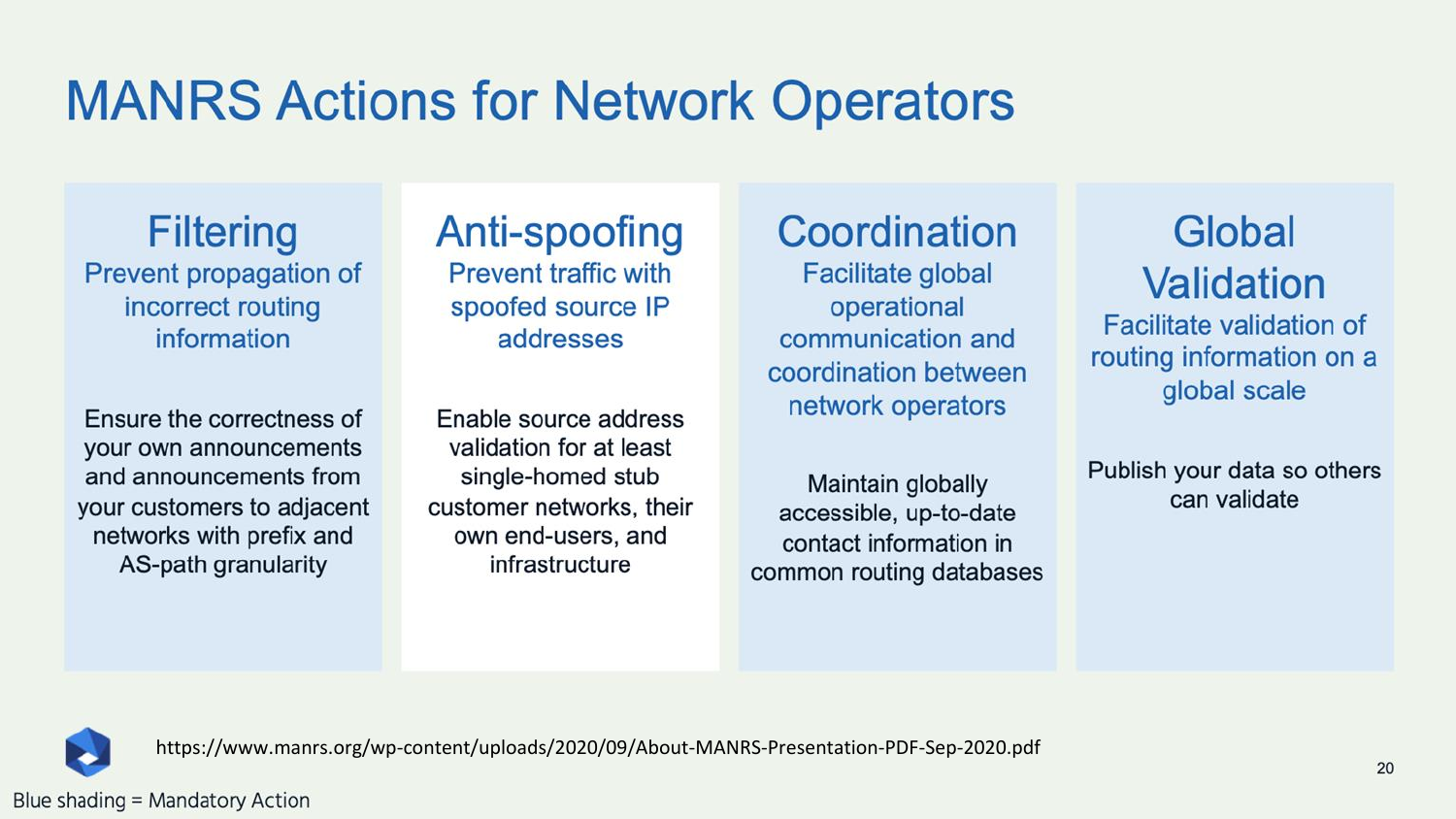#### MANRS Implementation Guide and Tutorials

- Based on Best Current Operational Practices deployed by network operators around the world
- Recognition from the RIPE community by being published as RIPE-706
	- <https://www.manrs.org/bcop/>
- Tutorials based on information in the Implementation Guide
	- <https://www.manrs.org/tutorials>

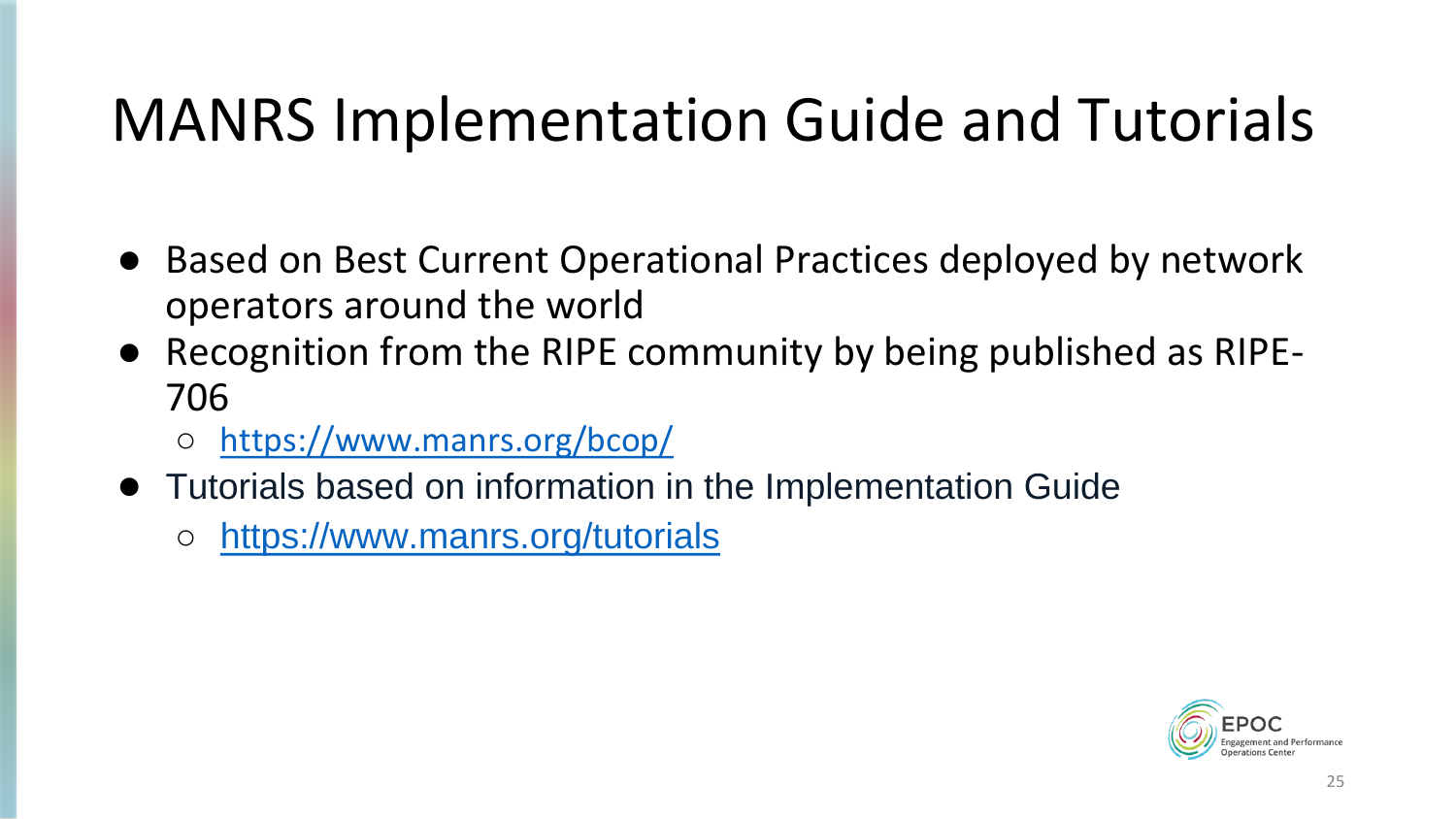#### International Routing Working Group

Established to create a community to work on international routing issues to improve R&E performance. The goal is to engage network owners and NRENs to not only reactively discuss and address ineffective routes, but will work proactively across the community to systematically create policies to prevent them from occurring.

- Co Chairs:
	- Brenna Meade, Indiana University (meadeb@iu.edu)
	- Warrick Mitchell, AARNET (Warrick.Mitchell@aarnet.edu.au)
	- Hans Addleman, Indiana University (addlema@iu.edu)

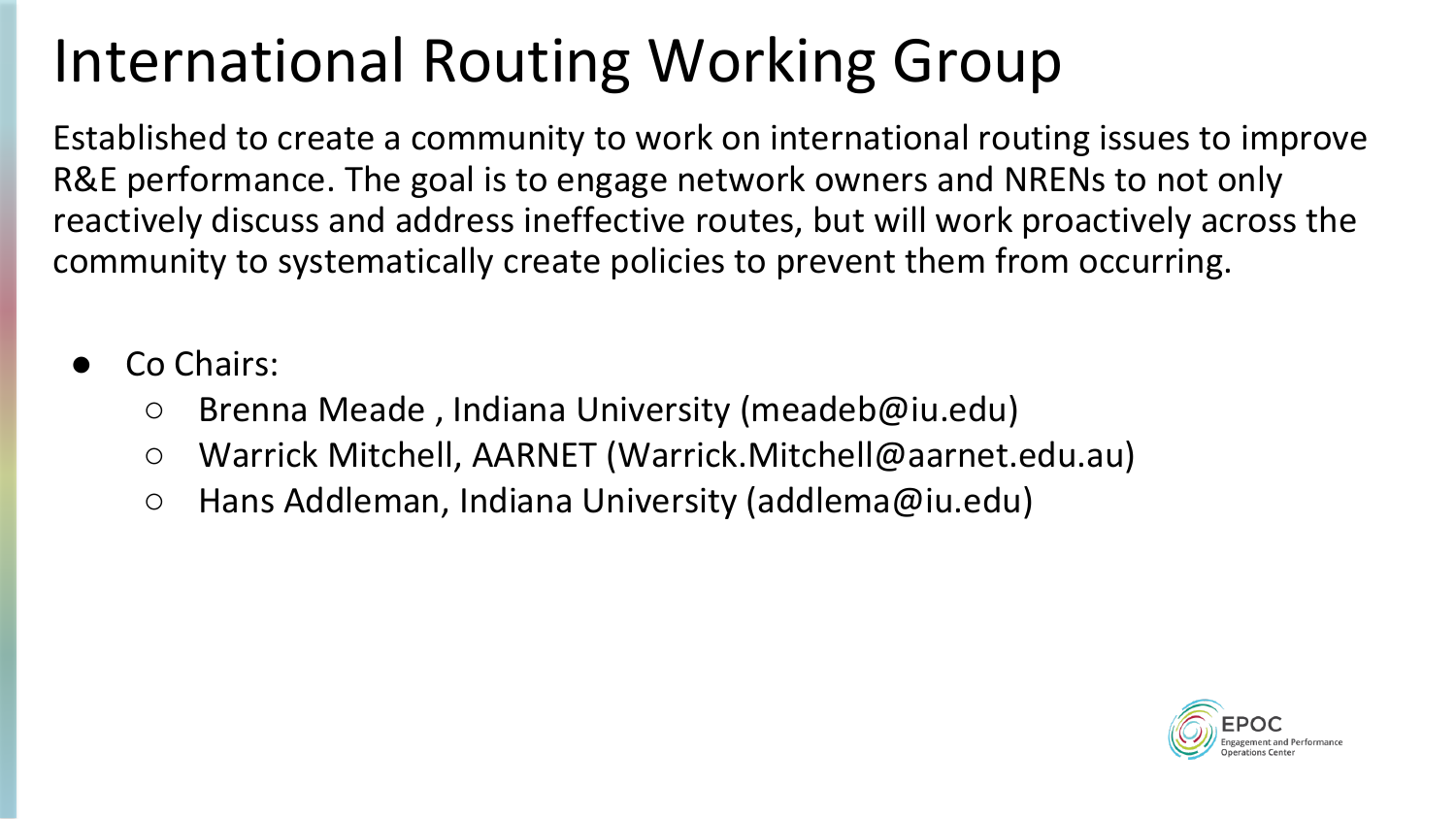#### Routing Working Group Goals

#### • **Engineering Focus**

- Document possible erroneous routes
- Identify teams to address them
- Check in together as we work through them

#### • **Policy Focus**

- Detail routing policies for paths
	- Including preferred backup paths!
- Verify if policy is being followed

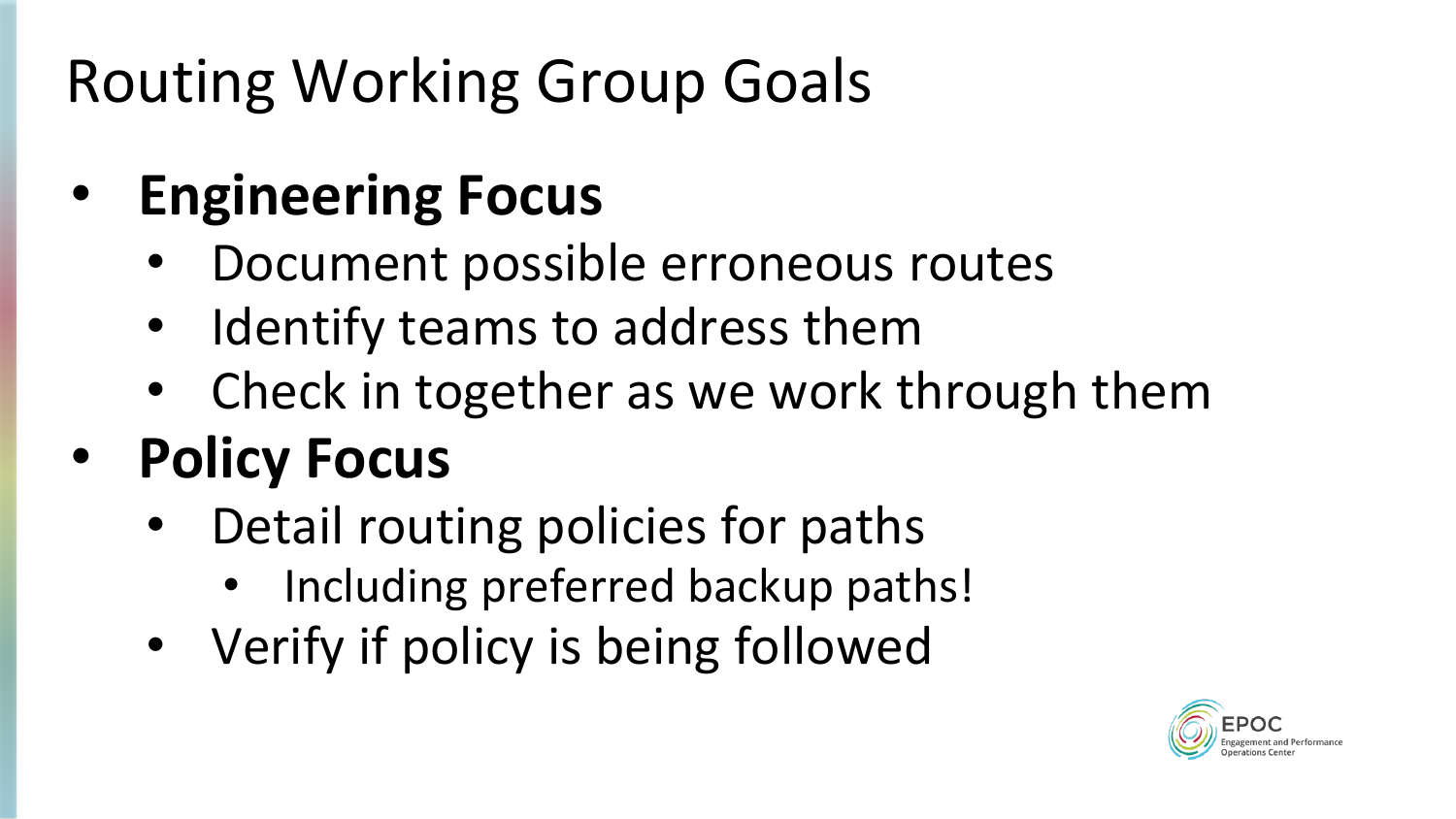#### Join the Routing Working Group

- Mailing list [routing-wg@gna-g.net](mailto:routing-wg@gna-g.net)
- Contact Brenna to be added [meadeb@iu.edu](mailto:meadeb@iu.edu)
- Slack
	- APAN Slack Instance, Channel: Routing
- Web
	- <https://www.gna-g.net/join-working-group/gna-g-routing-wg/>

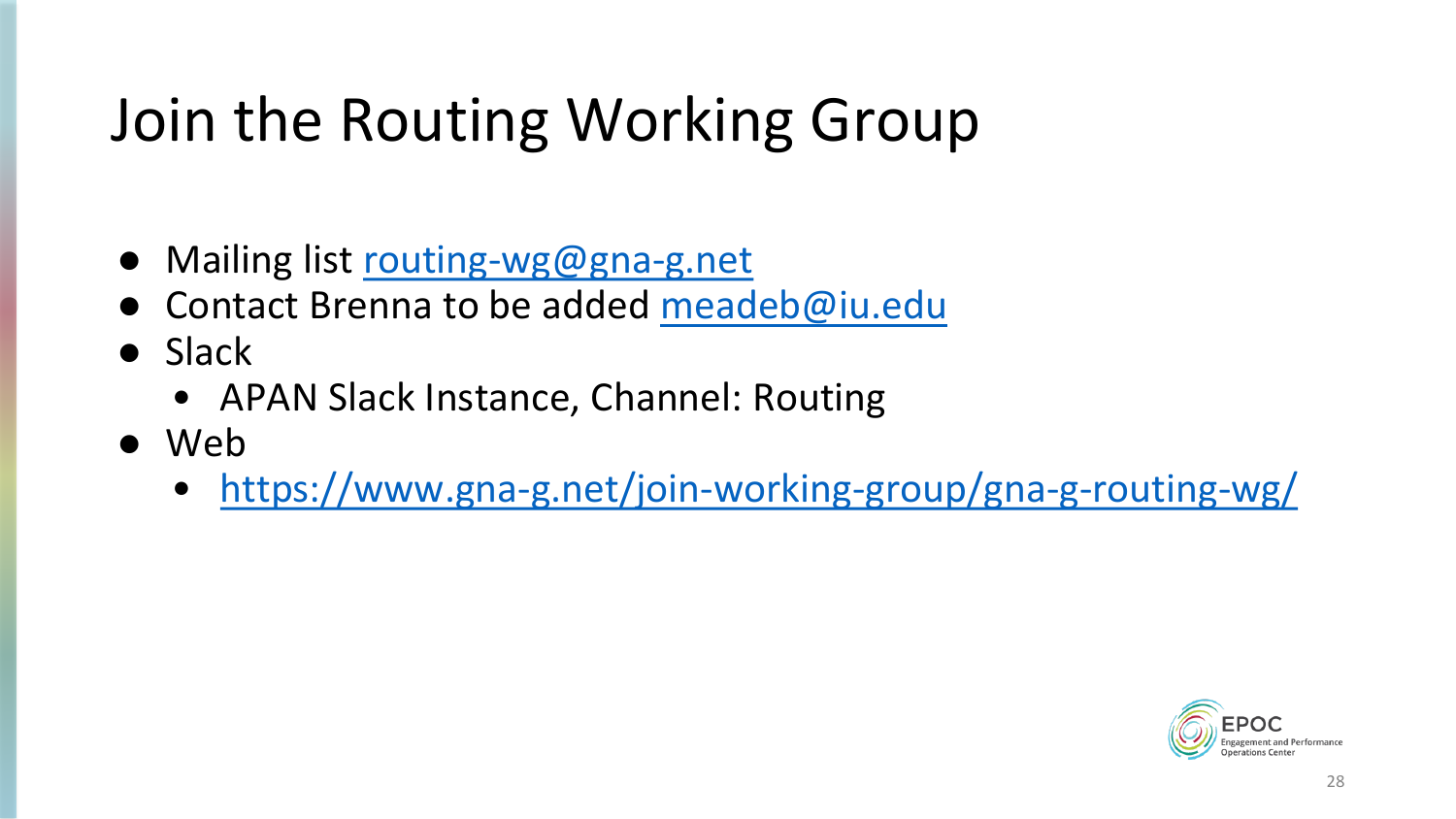#### Interesting Routing / BGP Resources

- <https://twitter.com/bgpstream>
- <https://bgpstuff.net/>
	- [https://twitter.com/bgp4\\_table](https://twitter.com/bgp4_table)
	- [https://twitter.com/bgp6\\_table](https://twitter.com/bgp6_table)
- http://www.routeviews.org/routeviews/